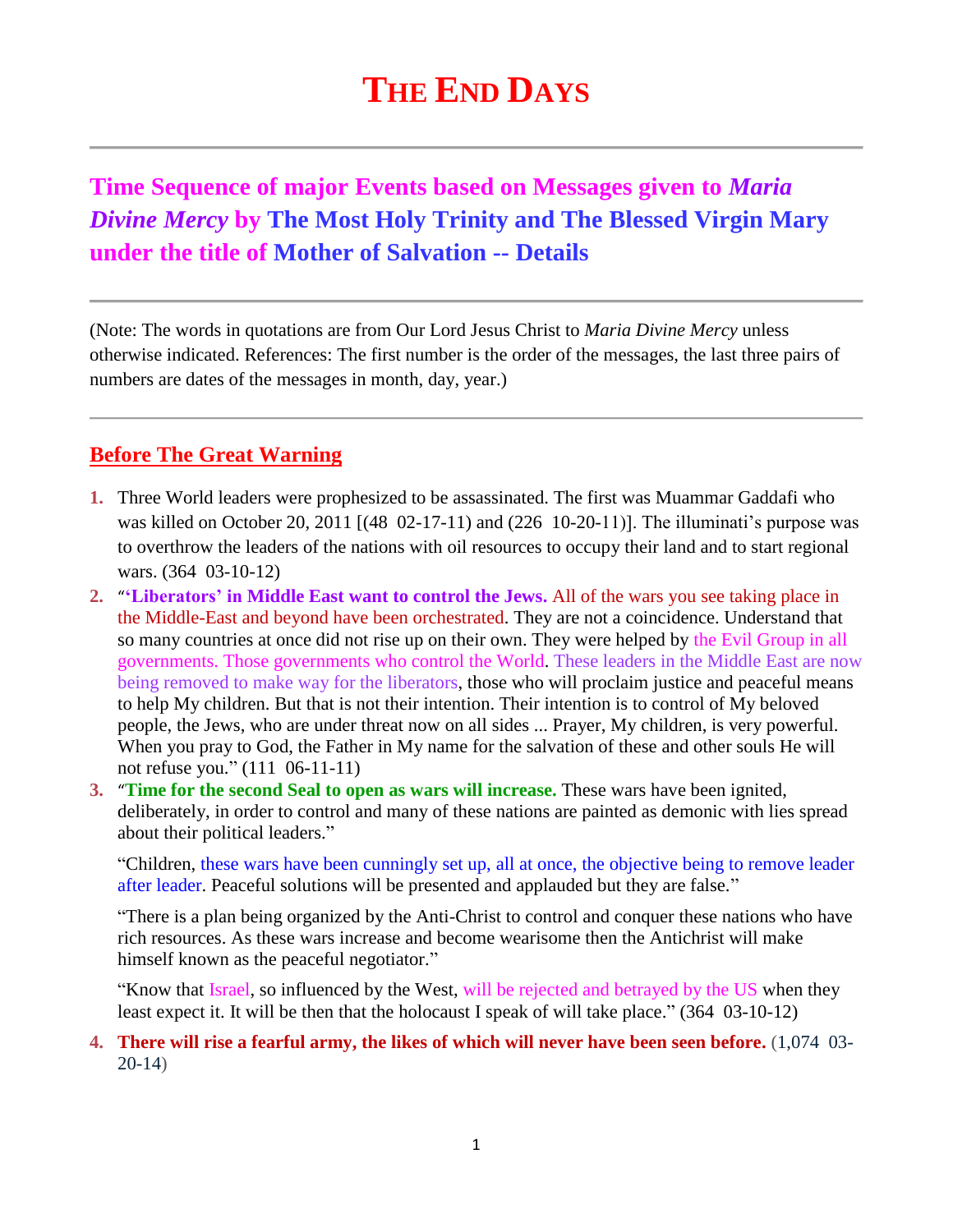- **5.** Greece collapses financially and economically (340 02-18-12)
- **6.** A second of the 3 political leaders prophesized to be assassinated will be killed by the Illuminati. He escaped once, but not this time because he is an enemy of the masonic forces and is now popular among his population. (712 02-26-13).
- **7.** "World War III starts in Europe. It begins with the collapse of the European banking system. People will rise against each other in Germany, Italy and France (712 02-26-13). The social division results in a war purported to save the economies. It affects Greece and France greatly." (423 05-16-12)
- **8. [Virgin Mary: "Nuclear war involving Iran being plotted.](http://www.thewarningsecondcoming.com/virgin-mary-nuclear-war-involving-iran-being-plotted/)** They are trying to take control of all financial institutions so they can inflict a terrible atrocity on my children. They, the evil group driven by lust and power, are also trying to create a nuclear war in Iran." (314 01-25-12)
- **9.** War between Iran and Israel spills into other countries. Syria plays a crucial role in the downfall of Egypt. These wars are interlinked. (324 02-04-12). It will be because of Israel that wars will escalate (623 11-30-12).
- **10.** The Antichrist proposes a (false) peace plan. China, which has a lot of foreign exchange reserves, offers to solve the economic problems for Europe. With assistance of Russia, and using the pretext of rescuing Greece, they take over EU (Babylon, the Beast with the ten horns) and impose Communism which prohibits all religions. Christians are persecuted especially. [(340 02-18-12), (341 02-19-12)]. "**He (the False Prophet) and the Antichrist will control much of the world, but Russia and Asia will not be involved, for these two empires will rise up against the New Babylon until Rome is destroyed.**" (984 12-11-13)
- **11.** "[You will win this battle for souls and it will not take long before the New World, without end, will](http://www.thewarningsecondcoming.com/you-will-win-this-battle-for-souls-and-it-will-not-take-long-before-the-new-world-without-end-will-emerge/)  [emerge.](http://www.thewarningsecondcoming.com/you-will-win-this-battle-for-souls-and-it-will-not-take-long-before-the-new-world-without-end-will-emerge/) The unrest in the world will escalate quickly and not only will wars emerge but the global bank will try to seize control over much of the world's currencies. Chaos will prevail and ecological disasters will rise as the Hand of My Father falls to punish humanity for their weakness and slavery to sin."

"My followers, your prayers have staved off many calamities which would have destroyed cities and nations. You will win this battle for souls and it will not take long before the New World, without end, will emerge. **This is your future, the future of the world which you must strive for. Satan's days are almost over." (**493 07-22-12**)**

- **12.** "The Antichrist will be the main man pulling the strings in the escalation of the war in the Middle East. Then he will come forth and be seen to broker a peace plan." (491 07-20-12)
- **13.** "**[Time for the second Seal to open as wars will increase.](http://www.thewarningsecondcoming.com/time-for-the-second-seal-to-open-as-wars-will-increase/)** These wars have been ignited, deliberately, in order to control and many of these nations are painted as demonic with lies spread about their political leaders."

"Children, these wars have been cunningly set up, all at once, the objective being to remove leader after leader. Peaceful solutions will be presented and applauded but they are false."

"There is a plan being organized by the Anti-Christ to control and conquer these nations who have rich resources. As these wars increase and become wearisome then the Antichrist will make himself known as the peaceful negotiator."

"Know that Israel, so influenced by the West, will be rejected and betrayed by the US when they least expect it. It will be then that the holocaust I speak of will take place." (364 03-10-12)

**14. "Wars will escalate until the Great War is declared** and then the greatest enemy, that is Communism, will create great turmoil amongst all nations… These wars will end in turmoil. Lives will be lost, but then the war in the East will trigger an even bigger war. When this war takes place,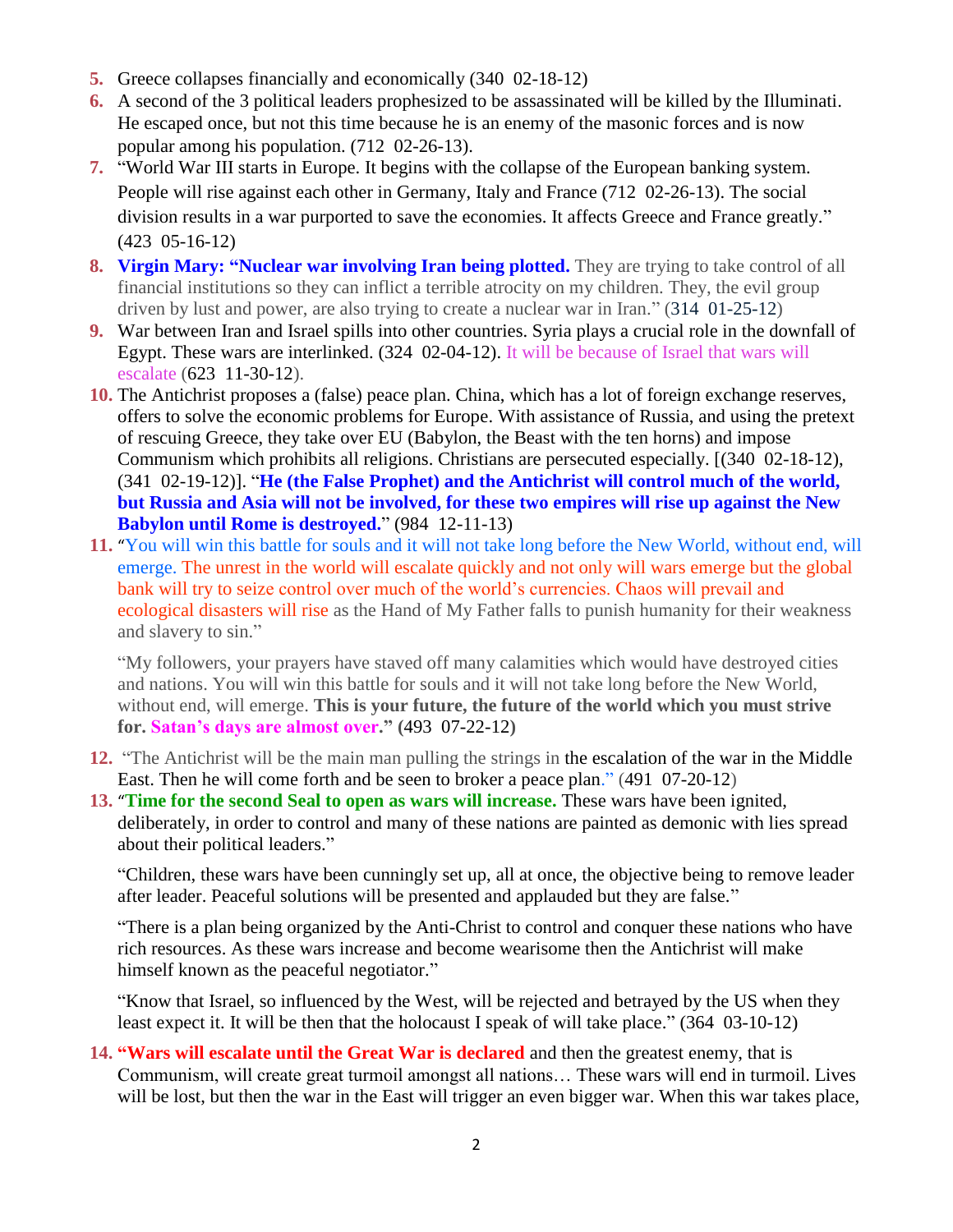millions of lives will be lost. When all seems hopeless, the Man of Peace (The Antichrist) will appear." (1,061 03-04-14)

- **15.** Syria and Egypt, through the unrest in their countries, will become the catalysts for a greater war, which will involve the four great powers (EU [the Roman Empire, the Beast with ten horns], U.S., Russia [the Bear], and China [the Red Dragon]). Each of these powers will be connected in order to create a unified regime, which will be used to control the global wealth and population. (916 09- 24-13)
- **16.** "Each of these four empires will control other countries in its sphere of influence. Although they will claim to be working together, they will fight amongst themselves because God will not permit them to band together to control the whole world. As mistrust builds, they will each try to outdo the other and then the fighting will bear forth. They will destroy many parts of their poor nations. The people over whom they will govern will have little power left, where democracy will hang like a thread." (913 09-21-13)
- **17. God the Father: "World to undergo a Chastisement – [My intervention is necessary.](http://www.thewarningsecondcoming.com/god-the-father-world-to-undergo-a-chastisement-my-intervention-is-necessary/)** My daughter, the world is about to undergo a chastisement as a result of the terrible sin being waged by mankind. While much of this chastisement has been averted, My hand will fall now on the wickedness which is being perpetrated in every corner."

#### **"I am the God of all Creation, and I will not sit back and watch My children destroy each other."**

"My daughter, there is a wicked plan to destroy much of humanity through war. **These wars are not accidental.** Have you seen how many are taking place, in so many nations, everywhere? This is **by the hand of the Anti-Christ who awaits his moment of glory on earth patiently.** He, when nations are on their knees, will march in and **create a false peace of his own devious making.**  This will be a mask of deceit. **My punishment will be unleashed on those nations who partake in this great deception to control the world through the seizure of nations. If I do not stop what is happening, then much of mankind will be destroyed." (**325 02-04-12**)**

- **18. "Sin will be abolished. Hell will be formally declared as a place which does not exist**. Not only will sin be rejected, but will be presented in every vile form upon My Altar." (1,066 03-10-14).
- **19.** "The timing of the arrival of the False Prophet will coincide with the declaration of wars all over the world. (728 03-16-13). When peace, or what seems like a truce, is restored, then will come the next stage, the unity of all nations, all religions, all countries, into one. This is when the union between the False Prophet and the Antichrist will become clear." (728 03-16-13)
- **20. [Pray that a nuclear war which would wipe out one third of humanity can be averted.](http://www.thewarningsecondcoming.com/pray-that-a-nuclear-war-which-would-wipe-out-one-third-of-humanity-can-be-averted/)** The seals have been broken, My daughter, and wars will emerge quickly. Pray that the global atrocity of a nuclear war, which would wipe out one third of humanity, can be averted. I need more prayer children. I realize how hard you pray but please, I implore you, invite as many prayer groups, friends and families to pray for peace. (327 02-06-12)
- **21. Mother of Salvation:** ["He \(The False Prophet\) and the Antichrist will control much of the world,](http://www.thewarningsecondcoming.com/mother-of-salvation-they-will-be-granted-honorary-doctorates-in-the-false-prophets-newly-renovated-church/)  [but Russia and Asia will not be involved, for these two empires will rise up against the New](http://www.thewarningsecondcoming.com/mother-of-salvation-they-will-be-granted-honorary-doctorates-in-the-false-prophets-newly-renovated-church/)  [Babylon until Rome is destroyed." \(984 12-11-13\)](http://www.thewarningsecondcoming.com/mother-of-salvation-they-will-be-granted-honorary-doctorates-in-the-false-prophets-newly-renovated-church/)
- **22. "When peace is declared by the Antichrist (the Beast) and at the same time, Israel is being slaughtered, that is the time for Pope Francis (The False Prophet) to discard the Holy Presence from the Mass** (845 07-21-13)**. At that point, the Jews will still deny Our Lord Jesus Christ to be the Messiah until The Warning takes place."** (815 06-15-13)
- **23.** "**[First Secret in Book of Truth reveals plot against the Church by Masonic Groups.](http://www.thewarningsecondcoming.com/first-secret-in-book-of-truth-reveals-plot-against-the-church-by-masonic-groups/)** The Truth is that only I, Jesus Christ, can reveal the secrets, given to John the Evangelist. The sweet Truth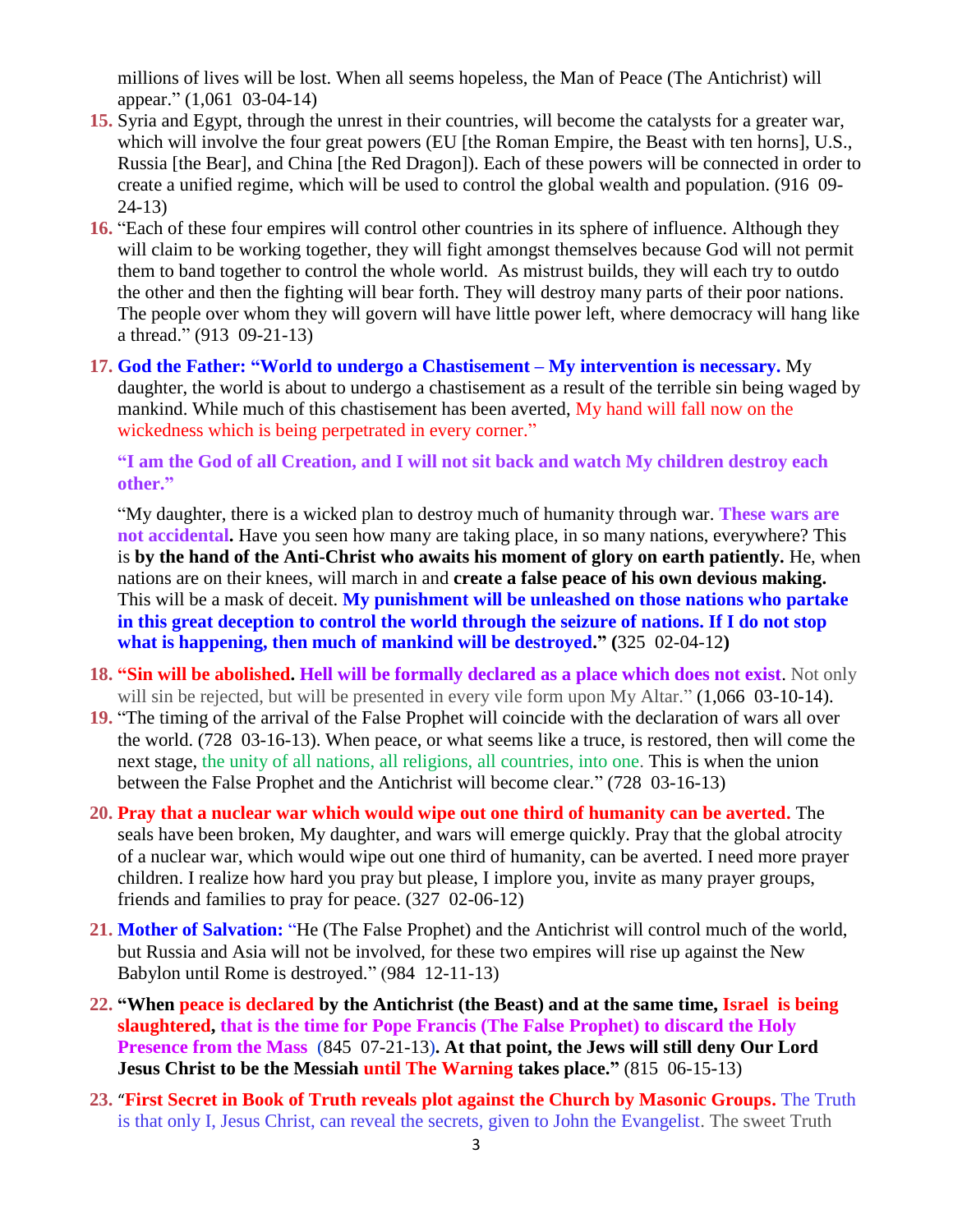will be welcomed, with love, by those who follow God's Teachings. It may cause fear, but God's Power will overcome all evil and all persecution, for He can do anything. The first secret lies in the fact that God and all His Works have been plotted against, by Masonic groups, established in the Middle Ages. Their allegiance is to the Evil One. He, Satan, is their god and they are proud to pay homage to him, through black masses. Then, there is the Holy See, which has been under fierce attack by this group, since 1967. **They have created and stirred up the apostasy that exists all over the world.** They achieved this by infiltrating My Church." (407 04-29-12)

- **24.** "Very soon you will hear a number of announcements by impostors, who have infiltrated My House on Earth. The heresies which will come tumbling out of their mouths and by their acts will result in new laws, which defile the Word of God and which will be forced upon all those who are faithful to the Word." (1,066 03-10-14)
- **25. Virgin Mary: "One half will believe, out of duty, the need to follow the False Prophet, the Pope who will follow Pope Benedict XVI... The new false Pope is already scheming, even** before he ascends to the throne of the Seat of Peter, to denounce the teachings of my Son." **(**389 04-10-12**)**
- **26.** "**[The next Pope may be elected by members within the Catholic Church, but he will be the](http://www.thewarningsecondcoming.com/the-next-pope-may-be-elected-by-members-within-the-catholic-church-but-he-will-be-the-false-prophet/)  [False Prophet.](http://www.thewarningsecondcoming.com/the-next-pope-may-be-elected-by-members-within-the-catholic-church-but-he-will-be-the-false-prophet/)** My beloved Pope Benedict XVI is the last true Pope on this earth." "Peter the Roman, is My Peter, the original Apostle who will rule My Church from the Heavens under the command of My Eternal Father." (391 04-12-12)
- **27.** "[They will lead millions of Catholics into grave error and My Churches will lose their Sanctity.](http://www.thewarningsecondcoming.com/they-will-lead-millions-of-catholics-into-grave-error-and-my-churches-will-lose-their-sanctity/) The imposters have taken control, from within, and they will continue to fool the world into believing that a new doctrine – one where changes to the existing Holy Doctrine, laid down by God, have been made – can be amended, to suit the lives of all men and all religions. Beware of the word "ecumenical" or any attempt to take My Church on Earth and strip it of its Divinity." (1,087 04-04-14)
- **28.** "The imposters have taken control, from within, and they will continue to fool the world into believing that a new doctrine – one where changes to the existing Holy Doctrine, laid down by God, have been made – can be amended, to suit the lives of all men and all religions. Beware of the word "ecumenical" or any attempt to take My Church on Earth and strip it of its Divinity." (1,087 04-04-14)
- **29.** "[One half will not deviate from the Truth. The other half will twist the Truth](http://www.thewarningsecondcoming.com/one-half-will-not-deviate-from-the-truth-the-other-halve-will-twist-the-truth/)**."** (614 11-21-12)
- **30.** "**[It will only be when the Holy Eucharist is abolished completely that the Antichrist will enter](http://www.thewarningsecondcoming.com/it-will-only-be-when-the-holy-eucharist-is-abolished-completely-that-the-antichrist-will-enter-my-church/)  [My Church.](http://www.thewarningsecondcoming.com/it-will-only-be-when-the-holy-eucharist-is-abolished-completely-that-the-antichrist-will-enter-my-church/)**" (1,070 03-15-14). "He is from the East." (771 04-26-13). "You will have to honor Me in secret, because the Mass will change beyond recognition under the rule of the False Prophet." (393 04-15-12).
- **31.** [It will be within the Roman Empire \(the EU\) that the great abomination will rise up against O](http://www.thewarningsecondcoming.com/it-will-be-within-the-roman-empire-that-the-great-abomination-will-rise-up-against-me/)ur Lord Jesus Christ. Pope Francis will ask all Priests and Bishops to take a new pledge. This pledge will be meaningless in God's Eyes. It will be presented by the False Prophet as part of his global plan to unite all religions in the world. "My Divinity will be brushed to one side. My Word forgotten and buried, while My Teachings will be twisted, in order to coerce the faithful into accepting a new form of so-called evangelism. **[Three out of four will deny Our Lord Jesus](http://www.thewarningsecondcoming.com/three-of-out-of-four-will-deny-me/)  [Christ to be God.](http://www.thewarningsecondcoming.com/three-of-out-of-four-will-deny-me/)** " (1,003 01-02-14). The Sacraments will be the first to be destroyed, then the Mass, then the Bible and all traces of God's Words. (845 07-21-13)
- **32.** "The Sacraments will become fewer and the number of Masses will slowly be withdrawn until they are rarely held… You must understand that the plan is to desecrate every church of God, before the Antichrist sits on the throne in My Temple, in all his vile glory… Every sin in the Eyes of God will eventually be dismissed. Not only will sin be rejected, but will be presented in every vile form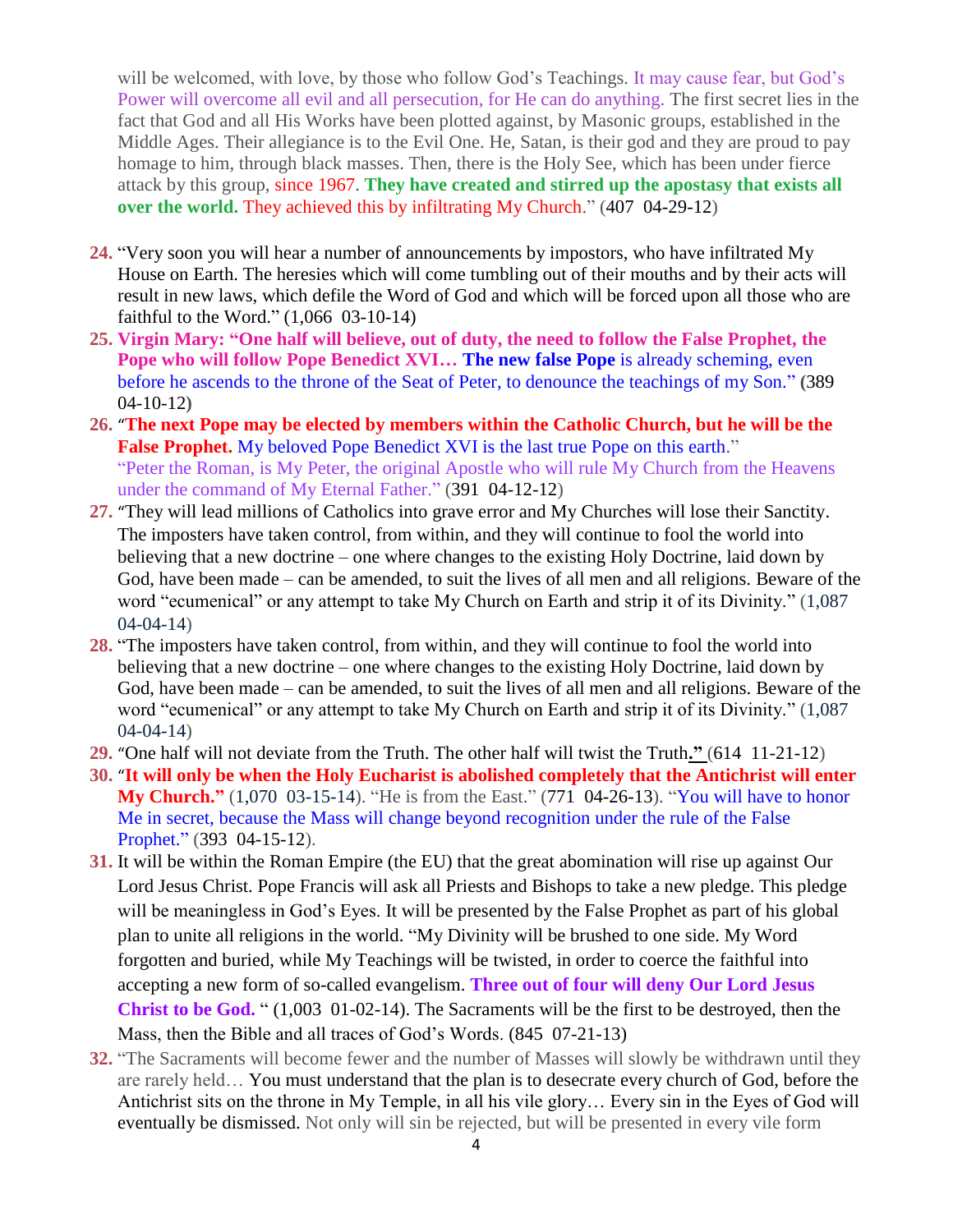upon My Altar. **The abolition of sin will be seen in the indoctrination of children's education. Children, especially, will be force-fed heresies…** I do not authorize such heresy. I condemn these traitors because of the souls they will lead astray. You, too, must never listen to anyone who tells you to deny My Word."

"Hatred against Christians will mount on the outside of My Church. Then, on the inside,.. My Church on Earth, as you know it, will have changed beyond your understanding." (1,066 03-10- 14)

- **33.** "[Every effort will be made by men of science to disprove the Existence of God over the next two](http://www.thewarningsecondcoming.com/every-effort-will-be-made-by-men-of-science-to-disprove-the-existence-of-god-over-the-next-two-years/)  [years](http://www.thewarningsecondcoming.com/every-effort-will-be-made-by-men-of-science-to-disprove-the-existence-of-god-over-the-next-two-years/)**.** They will proclaim man's greatness; his intelligence and his advances in science, to dispel the notion that man was created by God. The greatest insult will be when they declare that man was created by a miracle of science." (1,081 03-29-14)
- **34.** "[Many will soon begin to use their knowledge of science to evaluate the Most Holy Gospels.](http://www.thewarningsecondcoming.com/many-will-soon-begin-to-use-their-knowledge-of-science-to-evaluate-the-most-holy-gospels/) The Church will embrace so-called new scientific discoveries, which will discredit what is contained in the Holy Bible. They will reveal what they say will be new evidence, which casts doubt as to how the world was created. They will then say that much of what is contained in the Bible are simply metaphors designed to create peace amongst men. They will use the message of humanism, love of one another, in terms of your ability to look after the poor, uneducated and needy, as a substitute for the Truth you were given in the Gospels. Then, the false new doctrines which will seem similar to the Truth, will be embraced by priests, and only those who remain firm to My Word will keep the Truth alive." (958 11-09-13)
- **35.** "Paganism will thrive. But because it will be influenced and led by the Evil One, it will be careful not to show its true colors. It will be presented to the world as a new form of social justice – a new form of humanism, when all the needs of man are catered for. These needs will include the right to sin, but these sins will, in defiance of God, be seen to be the moral rights of man."

"How abhorrent to Me, Jesus Christ, will this wicked, One-World Religion be. Not only will they turn their backs on Me, but they will include satanic symbols where My Cross will be displayed, in the most grotesque way. My Host will be discarded. A different kind of sacrifice will be made on the altars of churches. It will be the Beast they will worship openly, and in turn, he will give them many powers. This is why many will believe that those who will govern over this abomination will have miraculous powers. And while they may seem to be following a good and fair Church, it will yield nothing but darkness."

"Celebrations and obscene behavior will be witnessed in these churches, which were built to honor Me, Jesus Christ, but I will not be Present. And then, just as they will have forgotten Me, My Church will rise from the dead, just as I did." (793 05-19-13)

**36.** Mother of Salvation: "Soon, the 'Hail Mary' [prayer will not be heard inside or outside of my Son's](http://www.thewarningsecondcoming.com/mother-of-salvation-soon-the-hail-mary-prayer-will-not-be-heard-inside-or-outside-of-my-sons-church/)  [Church.](http://www.thewarningsecondcoming.com/mother-of-salvation-soon-the-hail-mary-prayer-will-not-be-heard-inside-or-outside-of-my-sons-church/) All references to me will soon be frowned upon by a newly revamped shell of my Son's Church on Earth. Devotions to me will be stopped in many churches, under the newly appointed regime to be introduced in the future. I will be forgotten about and then despised, by those who will claim to represent a new modern, all-inclusive Church, which will bear little resemblance to the Church created upon the Rock, by my Son's beloved Apostle Peter."

"When you see all devotions to me, the Holy Mother of God, dealt with in this way please be aware that these new rules will be at the behest of the Evil One. The Evil One despises me, just as much as he is frightened by me. He knows that devotion to me, by souls, keeps his evil ways at bay and that **the recital of my Most Holy Rosary scourges him and renders him powerless."** "My role is to prepare you for the Great Day of my Son's Second Coming. I intend to continue to call out to my children, until that Day arrives." (1,041 02-12-14)

**37.** Mother of Salvation: "Very trace of me, the Mother of God, will be wiped out. Apparitions, which are attributed to me, will be ridiculed and people will be instructed, by the enemies in my Son's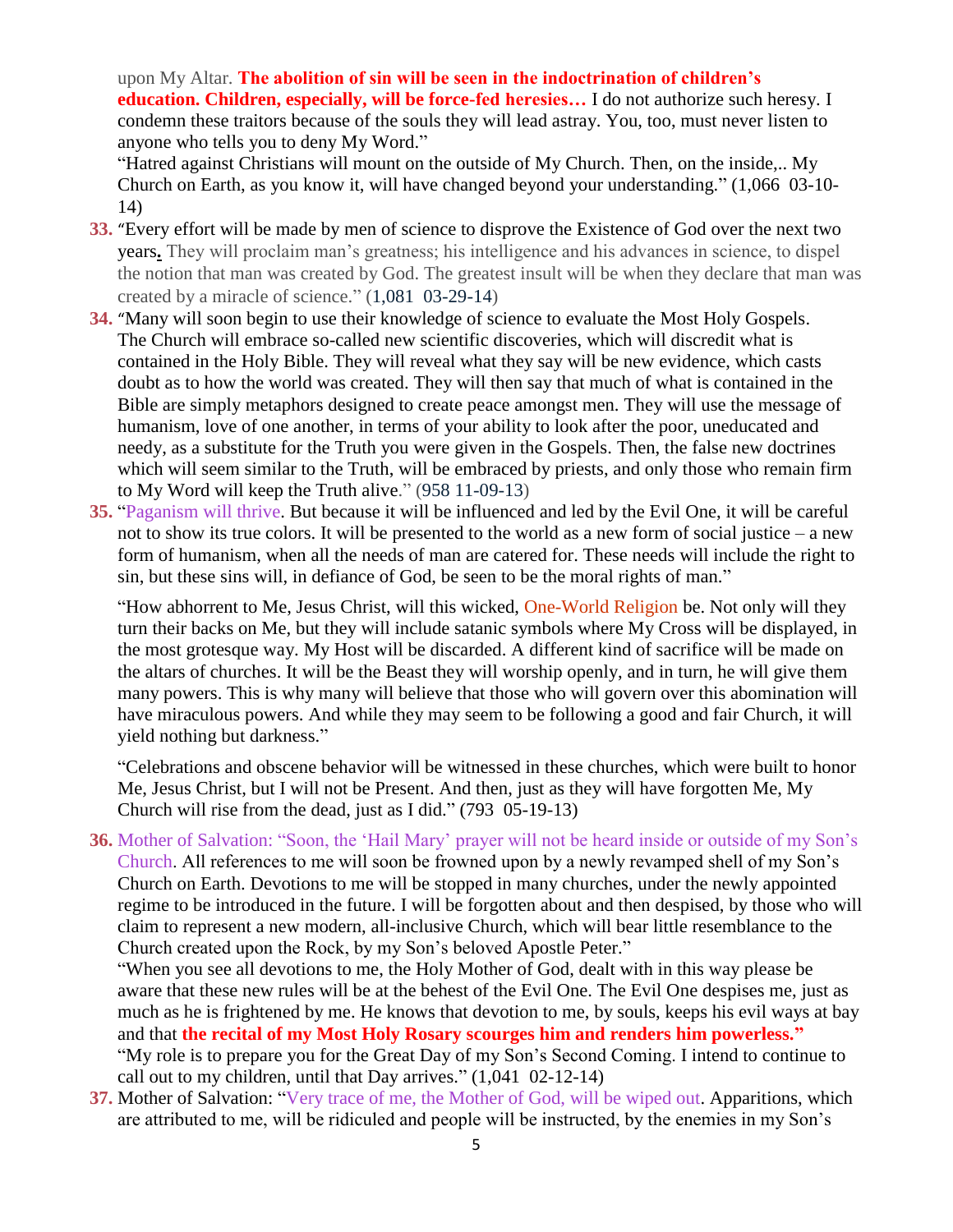Church, to reject all credence associated with them. Then, my Son's Church will be discarded, along with those who are true followers of Christ. The Holy Masses will cease. [They will present a](http://www.thewarningsecondcoming.com/mother-of-salvation-they-will-present-a-new-red-book-with-the-head-of-a-goat-embedded-within-its-cover/)  [new red book, with the head of a goat embedded within its cover.](http://www.thewarningsecondcoming.com/mother-of-salvation-they-will-present-a-new-red-book-with-the-head-of-a-goat-embedded-within-its-cover/)"  $(1,067,03-11-14)$ 

**38.** "[A new form of the Cross will be introduced.](http://www.thewarningsecondcoming.com/a-new-form-of-the-cross-will-be-introduced/) The Truth is contained in the Holy Bible. It is the food by which man can live now and in the future. Very soon it will become impossible to buy a Bible, as many nations will adhere to the new laws, especially in Europe, which will ban all books which promote the Word of God."

"The letter is being written now to beckon all those in the service of the Catholic Church. Soon, all of My sacred servants will be informed of the changes, which they will be told are for the good of the Church."

"The new rules, which will see amendments made to prayers during the Holy Mass, will seem innocent. To many, they won't notice the significance, but it will relate to the Holy Eucharist and My Presence within It. The word 'commemorate' will be used and all churches will soon be stripped bare of their treasures. The taking of treasures, including gold Tabernacles – which will be replaced by those made of wood and stone – will be one of the signs that they are being gathered for the New World Religion."

"Churches will be changed within their walls and this will involve the desecration of altars. The Monstrance, holding the Holy Eucharist, will begin to disappear and the days when My Holy Host is exposed will come to an end." (774 04-30-13)

**39.** "My death on the Cross will not only be dismissed and not spoken about, but the images of demons will be used as a substitute for My Corpus on the Cross. If it is not Me they killed on the Cross, then who is it?"

"When you see wondrous and seemingly miraculous events take place, know that they are nothing of the sort."

"You will be told that miracles have been created by the hand of the False Prophet. You will then be expected to show great respect and you will be told, at first, that he is a living saint. He will be worshipped, loved and admired and all will say that he is favored by God. They will believe, in time, that these miracles are taking place to herald My Second Coming." (853 07-29-13)

- **40.** "[The greatest persecution will be inflicted by Christians upon Christians.](http://www.thewarningsecondcoming.com/the-greatest-persecution-will-be-inflicted-by-christians-upon-christians/) The scourging of My Body on Earth will be at its worst from within, as brother will turn against brother and sister against sister. You will soon see the declaration of the new prayers, which will be introduced by the new liturgy." (952 11-02-13**)**
- **41.** "Many events, including ecological upheavals, wars, the schism in My Church on earth, the dictatorships in each of your nations – bound as one, at its very core – will all take place at the same time." (596 11-01-12)
- **42.** "And then, the Beast will appear. And he will honor the first one. And the world will be caught up in terrible confusion. They will be trapped. On the one hand, the False Prophet will control all religions in the world and prey on the love of those who know the Truth. Those who do know the Truth, will not reject Me, for theirs is the Kingdom of God. The Antichrist will show great honor towards the False Prophet. But, because his role will be a political one, their allegiance will unite many people who will applaud this alliance."

"These events will begin to make sense soon. Those who try to take you away with them into a false faith, not of God, will be very convincing. They will never reveal their true intent, until they believe they are winning this battle. But then, they will destroy many, who refuse to accept the Mark of the Beast." (853 07-29-13)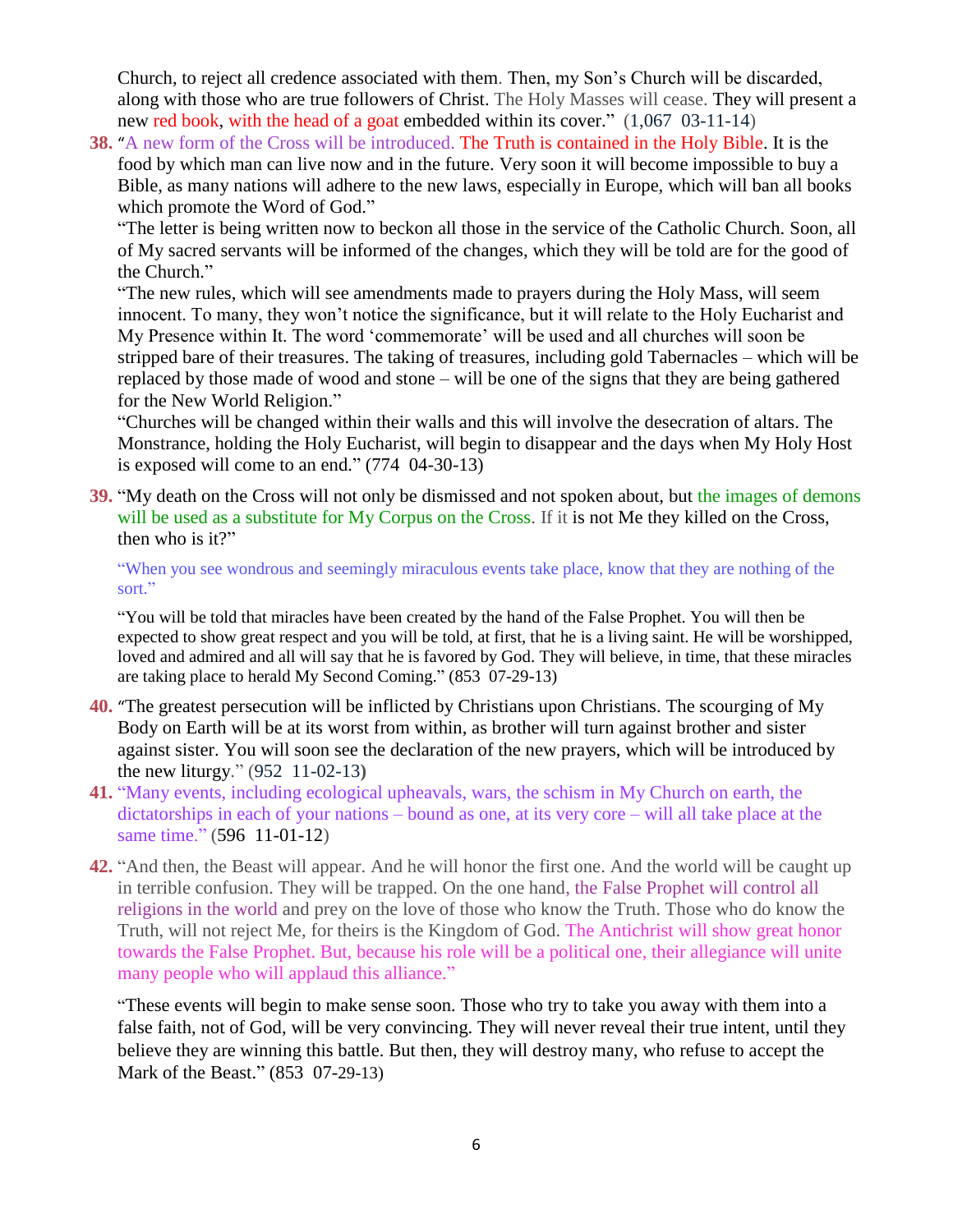#### **43. [This vaccination will be a poison and will be presented under a global healthcare plan.](http://www.thewarningsecondcoming.com/this-vaccination-will-be-a-poison-and-will-be-presented-under-a-global-healthcare-plan/)** They will introduce a form of genocide, through compulsory vaccinations, against your children with or without your permission.

This vaccination will be a poison and will be presented under a global healthcare plan.

Their plans have now materialized and they have already begun to introduce them. **Some of their plans in one European country were stopped by My Father because of the prayers of victim souls.** 

The main leaders in the world are working together to bring their new plans about. They are part of the elite whose goal is greed, wealth, control and power. They do not accept the Power of God. They do not believe My Death on the Cross was to save them from the fires of Hell.

I must make them see how wrong they are. The time has come for Me to prove to them My Mercy, My Love for them. Please recite **Crusade Prayer (84) to enlighten the souls of the elites who rule the world. (See The Book of Crusade Prayers). (**604 11-09-12**)**

**44. "New World Currency will be presented to an incredulous world.** The New One World currency which will be presented to an incredulous community is designed to control you. Then once that happens they will try to deprive you of food. Unless My children accept this reality now they will be defenseless when they are under the control of a **New World Order led by Masonic forces**. Prepare now, My children, because although The Warning will convert millions, including those loyal to the One World Order, it will not be enough to stop these evil slaves of Satan and the Anti-Christ. With control of your money **you will find it hard to defend your right to property, food and health,** the three things which they will be in charge of if you do not start shouting your opposition now. Stop your leaders in their tracks. Don't let them bully you. If enough of you are alert to this evil monstrous plan then you can warn others." (135 07-08-11)

**45.** "**[God the Father: Europe will be first target of Red Dragon, followed by the USA.](http://www.thewarningsecondcoming.com/god-the-father-europe-will-be-first-target-of-red-dragon-followed-by-the-usa/)** Know this, though, the Red Dragon you were told about some time ago has now risen his head coyly but with a deadly intent of devouring Christians all over the world. Patient for so long in waiting he will now swoop down and, with fire from his mouth, destroy everything that represents homage to Me, God of the Most High and My beloved Son, Jesus Christ."

**"Europe will be his first target and then the United States of America. Communism will be introduced** and woe to those who oppose the reign of the Red Dragon."

"All prophecies given to My prophets Daniel and John will unfold layer by layer. Details will be given to you, My daughter, to help build the remnant of My Church on earth."

"The Warning will matter little to Satan's followers, the Red Dragon and his armies. So hardened are their hearts that they will deliberately side with the Evil One. Their allegiance is to the false paradise he promises them. **They cannot win** and their power will not only be short-lived but the Red Dragon and his blind allies will be thrown into the fires of eternal damnation." (337 02-14- 12)

- **46. "Global disasters to strike**. As these global disasters commence with dramatic changes in weather patterns – which have already begun in a mild form – they will be seen as the result of global warming. Yes, mankind has damaged the earth in a very ugly manner, but these disasters will have nothing to do with climate change." (29 12-20-10)
- **47.** "**[Tell humanity that all is now in My Most Holy Hands.](http://www.thewarningsecondcoming.com/tell-humanity-that-all-is-now-in-my-most-holy-hands/)** I refer to the plans underway by the global group who want to control your currency, your healthcare systems and your sovereignty. **They will not be allowed to control you, and My Father's hand will fall swiftly should they try**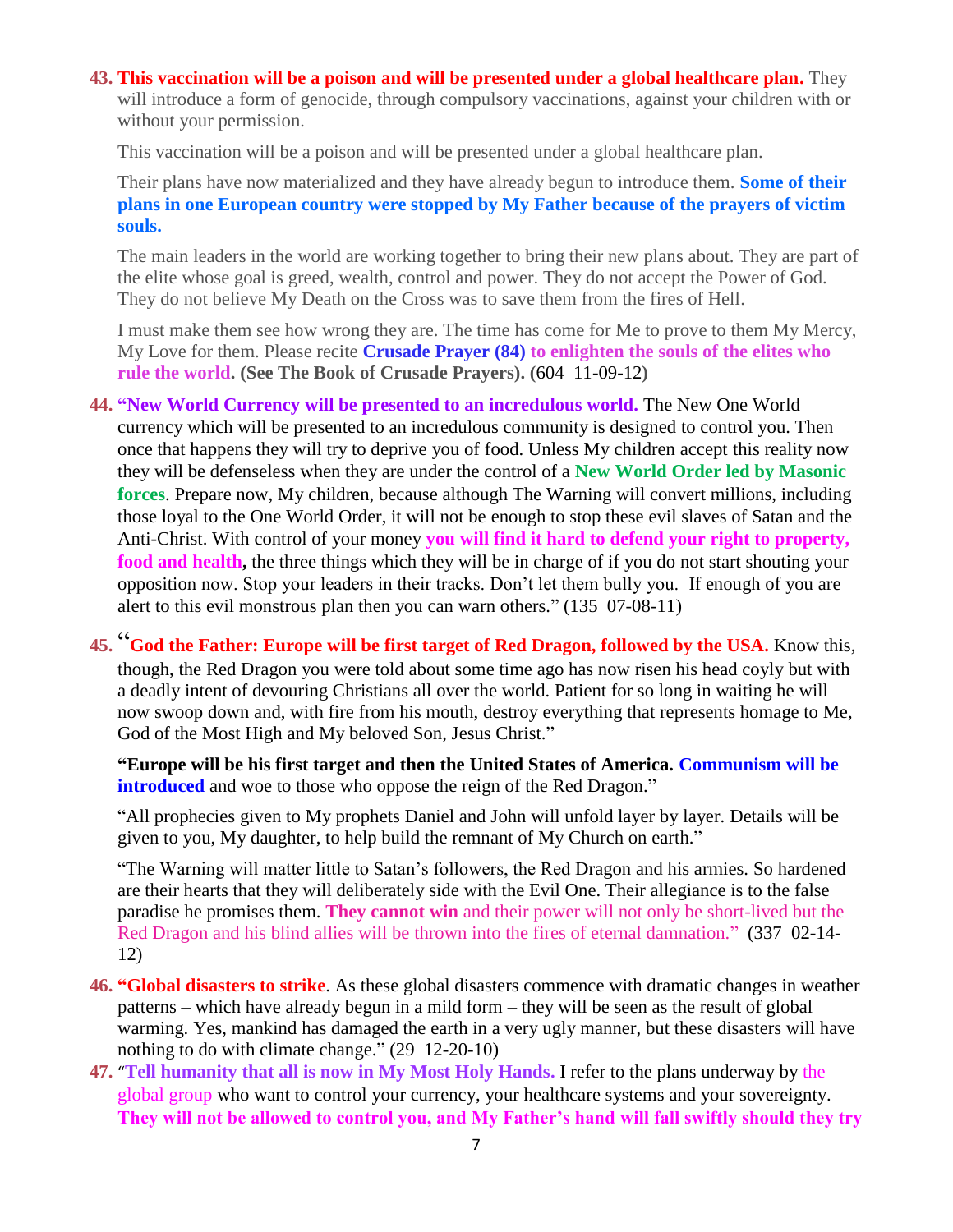**to hurt you, children**. All believers who have My Eternal Father's Seal of Protection, the Seal of the Living God, will come to no harm." **(**372 03-21-12**)**

- **48. "After Pope Benedict, you will be led by Me from the Heavens."** "I call on all of My sacred servants to reject the lies which will shortly be presented to you by the False Prophet. He will merge the Catholic Church with other Churches, including pagan Churches, to become one abomination. A one-world Church without a soul**." (**414 05-07-12**)**
- **49.** "**[Warning to those elite global groups who, through their powerful alliance, plot to control all](http://www.thewarningsecondcoming.com/warning-to-those-elite-global-groups-who-through-their-powerful-alliance-plot-to-control-all-nations/)  nations...** Your plans to dictate, rule, control and mastermind genocide against God's children will not only be thwarted by the Hand of My Father but this evil will be turned upon you… Never underestimate the Power of God. Do not underestimate His Anger. For while a God of great Mercy, He, God, My Eternal Father, is also One to be feared. **His power is almighty. His power over Satan will culminate shortly and He will cast out the Beast and his cohorts into the lakes of fire.** You, too, will be cast into Hell should you continue to destroy God's Creation, God's children." (546 09-16-12)

### **The Arrival of the Antichrist**

- **50.** "The stage will have been set for the Antichrist to arrive and announce himself to the world. By this time, mankind will be so relieved because of the Man of Peace, who offers so much hope, that they will become his willing slaves. They will fall for his elaborate plan to restructure the world and bring all nations together. The plan, they will be told, will be for the good of all and to rid the world of terrorism. The enemies, he will say he fights, and whom he will exert control over, are innocent victims used by him in the deceit, which he will present to the world." "When peace, or what seems like a truce, is restored, then will come the next stage, the unity of all nations, all religions, all countries, into one. This is when the union between the False Prophet and the Antichrist will become clear." (728 03-16-13)
- **51.** "[They are preparing the Antichrist now, for his grand entrance.](http://www.thewarningsecondcoming.com/they-are-preparing-the-antichrist-now-for-his-grand-entrance/) Very soon, when the false peace is created, plans will commence to annihilate the Jews. While the Beast savages Israel, the False Prophet will discard My Presence and deceive not just Catholics, but all Christians, all religions, in order to idolize the Beast under the guise of the One World Religion." (845 07-21-13)
- **52.** "[The Antichrist, upon his announcement, will declare that he is a devout Christian.](http://www.thewarningsecondcoming.com/mother-of-salvation-the-antichrist-upon-his-announcement-will-declare-that-he-is-a-devout-christian/) He will use many extracts from the Bible in his speeches to the world. Weary Christians, who suffered up to this, will suddenly be relieved. At last, they will think, here is a man sent from Heaven in answer to their prayers. Out of his mouth will spill many sweet and comforting words and he will appear to be a godsend, in that he will be seen to amend the wrongs against Christians. He will carefully construct how he is perceived by Christians and especially Roman Catholics, for these will be his main target." (881 08-23-13)
- **53.** A new false and obscene temple to be built in Rome to represent an all-inclusive Church. It is the Tower of Babel which welcomes all religions and provides a grand entrance for the Antichrist who will claim that he is Jesus Christ. The temple will feature the new symbol of the new one-world religion. (753 04-07-13) (765 04-21-13)
- **54. [It will only be when the Holy Eucharist is abolished completely that the Antichrist will enter](http://www.thewarningsecondcoming.com/it-will-only-be-when-the-holy-eucharist-is-abolished-completely-that-the-antichrist-will-enter-my-church/)  [My Church](http://www.thewarningsecondcoming.com/it-will-only-be-when-the-holy-eucharist-is-abolished-completely-that-the-antichrist-will-enter-my-church/) and take over it. Never assume that the son of Satan, the Antichrist, will appear aggressively or as an evil dictator, for that will not be his style. Instead, he will have many friends.** He will be loved by many governments, as well as the enemies within My Church, who will applaud his every move, vocally, until he is given an honorary position within My Church. (1,070 03-15-14)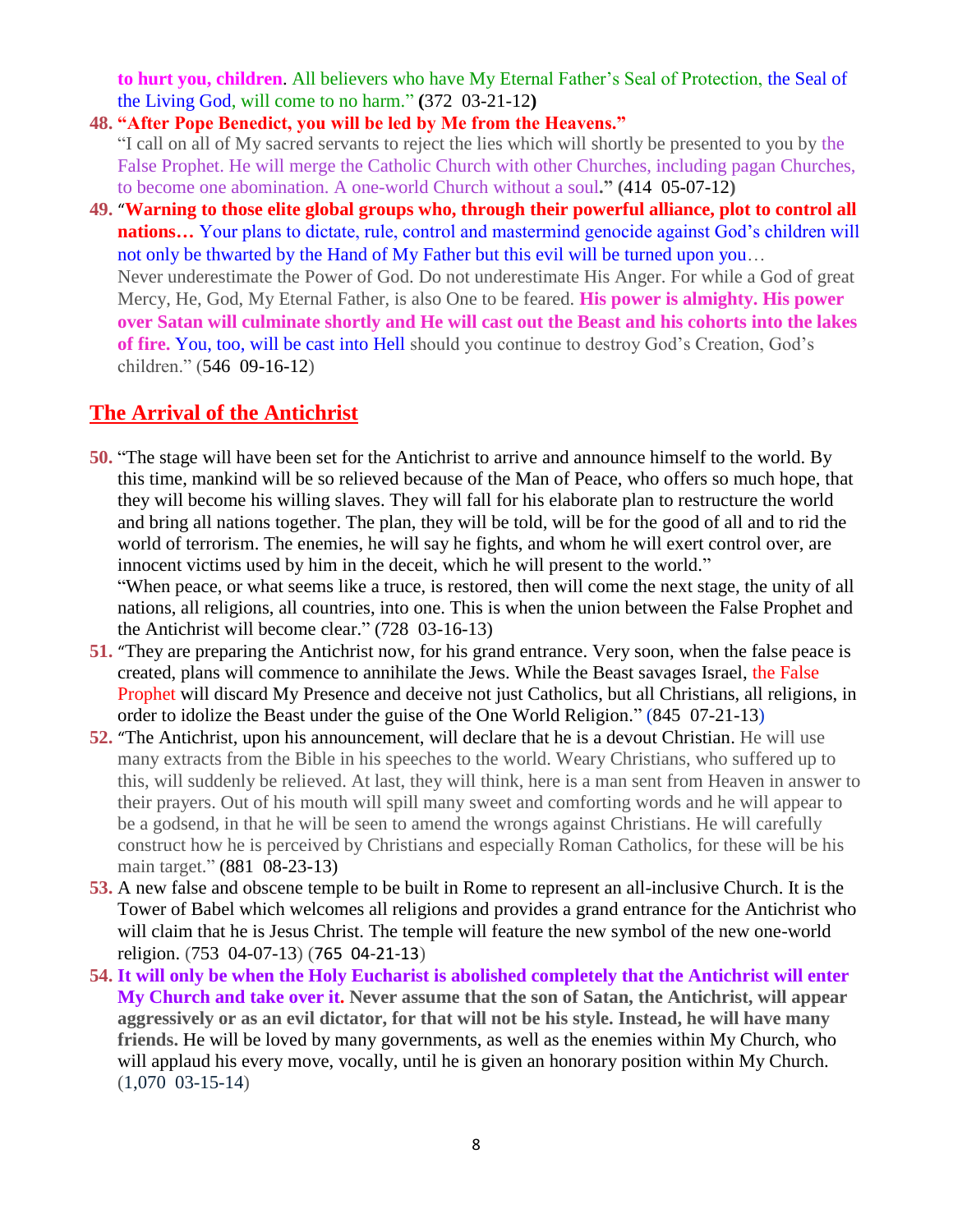**55.** "[The world will soon be presented with the most deceitful lie which is impossible for mankind to](http://www.thewarningsecondcoming.com/the-world-will-soon-be-presented-with-the-most-deceitful-lie-which-is-impossible-for-mankind-to-grasp-at-this-stage/)  [grasp at this stage.](http://www.thewarningsecondcoming.com/the-world-will-soon-be-presented-with-the-most-deceitful-lie-which-is-impossible-for-mankind-to-grasp-at-this-stage/) My dearly beloved daughter, the three and a half years remaining in the Tribulation period commences in December 2012."

"This is the period **when the Antichrist will emerge as a military hero**. His soul has been given over to Satan who possesses every part of him. The powers he will possess means, that in time he, will be seen not just as the man of peace but **people will think he is I, Jesus Christ, the Savior of** Mankind. They will also, in time, believe that the Antichrist has been sent to herald The Second Coming."

"So many poor souls will, therefore, willingly accept his mark, the Mark of the Beast. For he is the Beast in every way because of the way in which Satan will manifest himself in his body. He will perform miracles in the sky. He will heal people."

#### **"He will be head of the New World Religion and he, and the False Prophet, who will head up the shell of the Catholic Church on earth will work closely to deceive all of God's children."**

"The world will soon be presented with the most deceitful lie which is impossible for mankind to grasp at this stage. For those of you who are being given the Book of Truth, these My Holy messages to the warn humanity of these things, know this. So sophisticated will their plan be, that many will be fooled by the loving humane exterior which they will present to the world of their wicked plan."

"The Antichrist and the False Prophet, between them, are already finishing planning their wicked reign and the first thing they will bring about will be the **escalation of the war in the Middle East**. The Antichrist will be the main man pulling the strings in the background. **Then he will come forth and be seen to broker a peace plan**."

#### **"It will be then when the world will fall under his spell."**

"Meanwhile the False Prophet will seize power within the Catholic Church. Very soon it will be sucked into the New World Religion, a front for satanic worship. Worship of self will be the fundamental aim of this abomination and the introduction of laws, which amount to two things. The abolition of the sacraments and the abolition of sin. The Sacraments will only truly be available from those priests and other Christian Clergy who remain loyal to Me. They will offer these Sacraments in special refuge churches."

**"The abolition of sin will be introduced through the introduction of laws which will be seen to endorse tolerance**. They include abortion, euthanasia and same sex marriages. Churches will be forced to allow same sex marriages and priests will be forced to bless them in My Eyes."

"During this time they will continue to say their own version of the Holy Mass. Their offering of the Holy Eucharist, when they will desecrate the Host, will be held in Catholic churches. My Presence will not only be missing in such Masses but it will be missing in the very churches where they dishonor Me."

"All of these matters will be very frightening for My followers. You will no longer be able to benefit from the Sacraments except from the priests in My Remnant Church on earth. This is why I give you Gifts now, such as the Plenary Indulgence, for the absolution of your sins. It is not meant to replace the Act of Confession for Catholics. It will be a way in which you can remain in a state of grace. (491 07-20-12)

**56. "No sooner will the Warning have taken place than a number of events will occur. The Antichrist** and his group, although weakened as a result of the global confession, **will begin to plan his seizure of My Holy Church from within." (**309 01-20-12**)**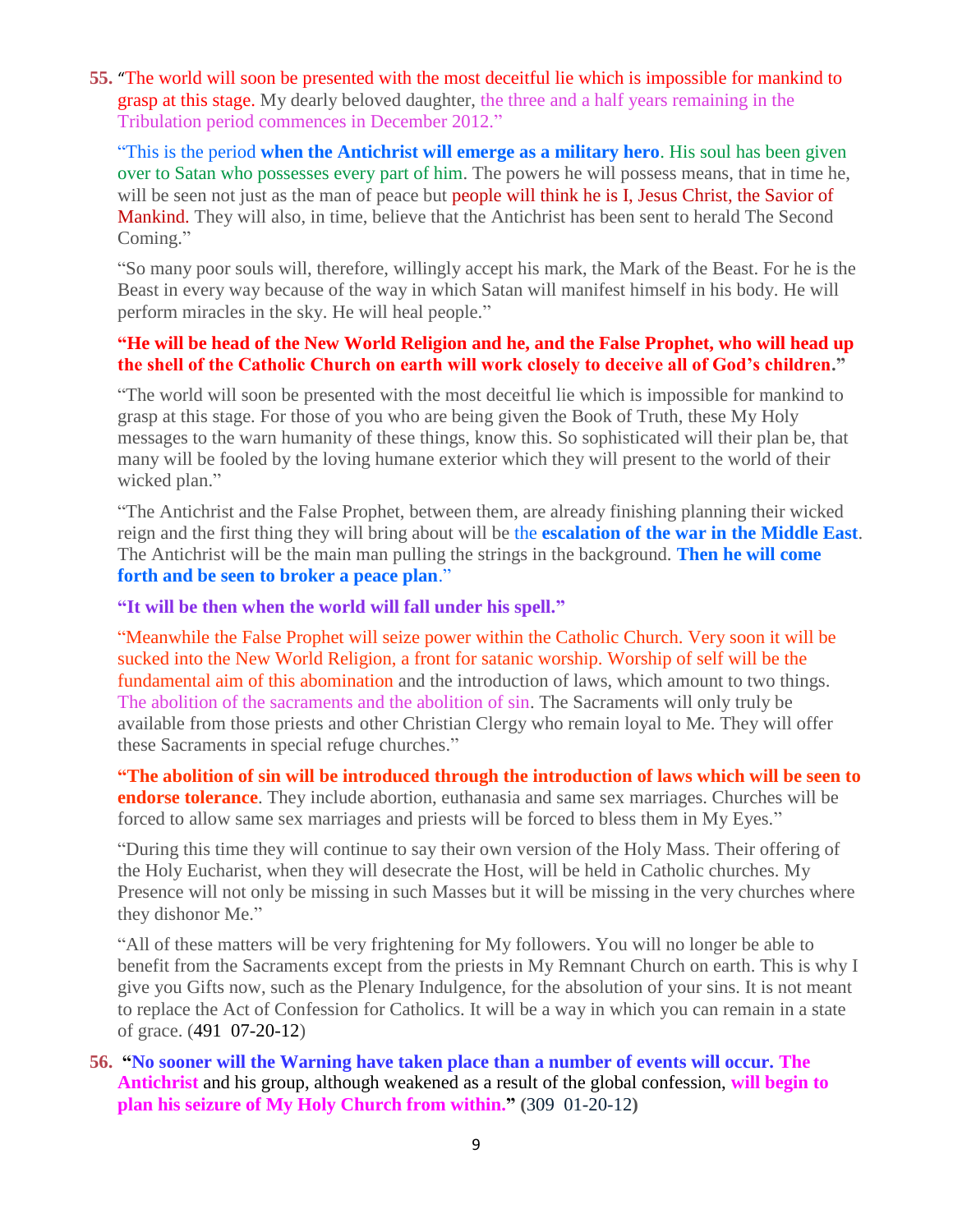- **57.** "All will admire the Antichrist and his so-called Christian acts, gestures and his perceived love of Holy Scripture will make him instantly acceptable by many. He will draw all nations together and set about holding ceremonies for other religions and, in particular, pagan organizations, so that they can work together to bring about world peace. He will succeed in uniting countries, which had been enemies up till then. Silence will be heard in war torn countries and his image will appear everywhere. His final, great achievement will be when he brings all those nations he unites into the domain of the Catholic Church and all other Christian denominations. This unification will form the new, **one-world religion**. From that day forth, Hell will break loose on Earth and the influence of demons will be at its greatest level since before the great flood… Under the hypnotic direction of the false trinity – the trinity created by Satan – they will crave every kind of sin as a means to sustain their newfound appetite." (881 08-23-13)
- **58.** "So special will the Antichrist appear, that nations will clamor over themselves to encourage him to visit their countries. He will be loved and will copy the last detail, every moment of My Mission, when I walked the Earth. Preaching of the importance of love, peace and the importance of unity among nations, he will be seen to create great wonders, wherever he goes. This is not a man like any other. This is not a man like any other charismatic figurehead. His star will shine and glitter, like no other before him. He will be seen as a figurehead of the One-World humanitarian Religion. The so-called success of this abomination will be attributed to him. Everyone will drop at his feet. Images of his face will be everywhere. He will be seen with the heads of many religious denominations. It will soon be said that people will be healed spontaneously in his presence. Through the power of Satan, he will be able to create acts, which will shock many and these will be deemed to be miraculous." (771 04-26-13)
- **59.** "[The Antichrist will create grants to entice companies, organizations, as well as charities, to work](http://www.thewarningsecondcoming.com/the-antichrist-will-create-grants-to-entice-companies-organisations-as-well-as-charities-to-work-for-his-new-one-world-trade-centre/)  [for his new one world trade centre.](http://www.thewarningsecondcoming.com/the-antichrist-will-create-grants-to-entice-companies-organisations-as-well-as-charities-to-work-for-his-new-one-world-trade-centre/)" (936 10-19-13)
- **60.** "[When the time comes for the Beast to reveal the Antichrist, great signs will be seen.](http://www.thewarningsecondcoming.com/when-the-time-comes-for-the-beast-to-reveal-the-antichrist-great-signs-will-be-seen/) Thunder, as it has never been heard before, will be felt in many parts of the world, but in particular, the part where the Antichrist was born."

"By then My Holy Spirit, poured out amongst My followers, in all of My Christian Churches, will ensure that they are ready. They, along with My disciples from this Mission will form the Remnant Church. Their power will be great and no harm will come to those with the Seal of the Living God. Their power will come from the Prayers given to them by My Mother and in the Crusade Prayers." "The Antichrist will begin his reign gently. No one will suspect his intent because a peace of sorts will descend over the Earth. This time will be very important for you, My Remnant Army, to gather in Prayer Groups. I solemnly promise that these Prayers will dilute much of the terrible deeds that he, the Antichrist, will inflict on nations covering the four corners of the Earth." "I will grant reprieves to all those nations where Prayer Groups are set up." (795 05-21-13)

**61.** [Mother of Salvation: "They will be granted honorary doctorates in the False Prophet's newly](http://www.thewarningsecondcoming.com/mother-of-salvation-they-will-be-granted-honorary-doctorates-in-the-false-prophets-newly-renovated-church/)  [renovated Church.](http://www.thewarningsecondcoming.com/mother-of-salvation-they-will-be-granted-honorary-doctorates-in-the-false-prophets-newly-renovated-church/) The world will be deceived by many acts deemed to be works of great charity. Charity towards others will be declared to be the greatest and most desired trait in the Eyes of God."

"The False Prophet will introduce a powerful ecumenical faith and this will satisfy every heretic. The majority of those in my Son's Church will be deceived, but almost one-half of my Son's sacred servants will refuse to swear to the final oath, which will be falsely declared as one to the Holy Eucharist. The Holy Eucharist and its desecration will be at the heart of all discontent and dissidence."

"All will accept their prizes for the great works of charity, which they presided over, under the direction of the Imposter. Each will sing the praises of the other, until they will publicly declare the False Prophet to be a living saint, because of the so-called miracles they will say he created as God's servant. And then, he and the Antichrist will control much of the world, but **Russia and**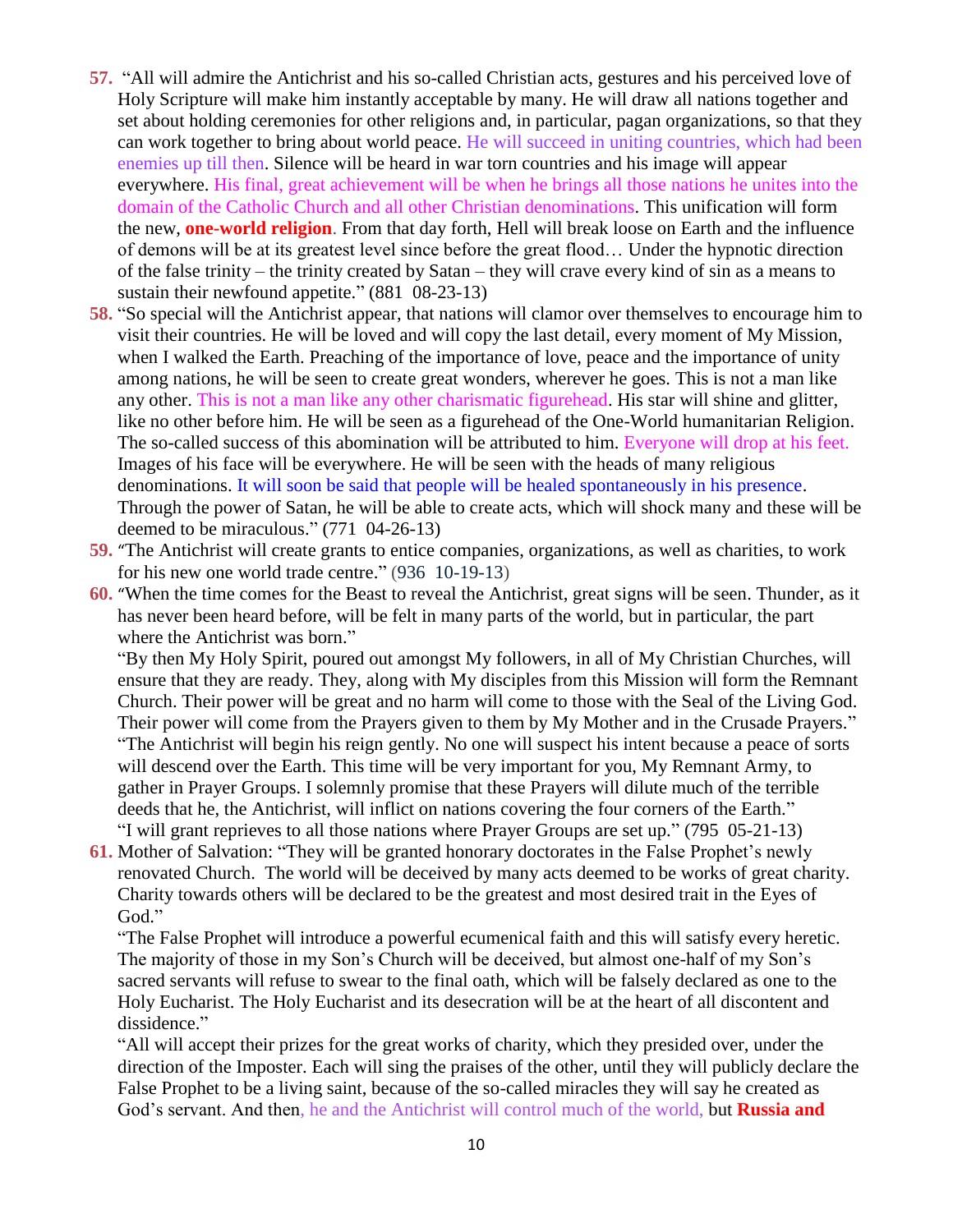#### **Asia will not be involved, for these two empires will rise up against the New Babylon until Rome is destroyed."** (984 12-11-13**)**

**62.** "[The enemies of the Jews in all nations will gather together in unity to crush Israel.](http://www.thewarningsecondcoming.com/the-enemies-of-the-jews-in-all-nations-will-gather-together-in-unity-to-crush-israel-2/) My chosen race will suffer. The Jews who rejected the Covenant of God, laid down by Moses, will suffer as they have done for centuries. Their power over the land of their forefathers will be taken and the only solution will be to sign a treaty where they will become slaves to the Anti-Christ. My chosen race will suffer, just as I did, and little mercy will be shown to them."

"The treatment of the Jews will be worse than that shown to them during the genocide, which took place in the Second World War. It will be in Israel that the Tribulation will be seen, as foretold, clearly. It will be because of Israel, that wars will escalate, when it will become difficult to determine who the real enemy will be. The peace treaty will be signed soon afterwards and the Man of Peace will enter the world stage." (623 11-30-12)

**63.** "**[Their wicked plans also include a new global vaccination which will create disease all over](http://www.thewarningsecondcoming.com/their-wicked-plans-also-include-a-new-global-vaccination-which-will-create-disease-all-over-the-world/)  [the world.](http://www.thewarningsecondcoming.com/their-wicked-plans-also-include-a-new-global-vaccination-which-will-create-disease-all-over-the-world/)** My dearly beloved daughter, the plans of the Masonic groups to take over the world currencies are getting close to completion."

"Their wicked plans also include a **new global vaccination** which will create disease all over the world to cause suffering on a scale never seen before. **Avoid any such sudden global vaccination announced, for it will kill you."**

"They control banks, governments and are responsible for causing terror in the Middle East. They control much of the world's media and the truth of their wickedness is hidden behind so called humanitarian organizations."

"Know that the hand of My Father will fall so suddenly and swiftly on those nations who protect such evil leaders. **They will be struck with Tsunamis and earthquakes of such a magnitude that they will be wiped out.** Those who believe that they are so powerful will see **fire falling from the skies just before My Second Coming**. The seas will become lakes of fire and they will find it hard to hide from the hand of punishment poured out upon those wicked souls who will refuse My Cup."

"Many of these groups, including leaders of banks, governments, heads of large businesses all of them interlinked, and **working together to make paupers out of ordinary people**, will convert after The Warning. So this is good."

**"You must pray to stop the genocide they plan, worse than what Hitler did in World War 2."**

- **64.** "This group, the largest in number since their formation in the middle ages, are Satan's army. They will be led by the Antichrist. They have been planning to bring about their control of banks for decades. They have been planning the introduction of the **Mark of the Beast, a chip which every man and woman will be forced to have implanted** in their bodies to access food, for fifteen years. Here is **Crusade Prayer (61) to avert One World Control**. **(See the** *Crusade Prayers Book***).** (458 06-17-12)
- **65. [Very soon a man will come who will profess to be Me.](http://www.thewarningsecondcoming.com/very-soon-a-man-will-come-who-will-profess-to-be-me/)** But, of course, this cannot be for I will not come until the very end. Yet, he will display all that qualities that will deceive poor souls into believing that it is I. He will perform wonders, great acts of peace, humanitarian deeds and acts of public affection. He will be idolized and his powers will come from Satan, the king of darkness. So convincing will he be that when he displays signs associated with the great saints many of My sacred servants will drop in humility at his feet."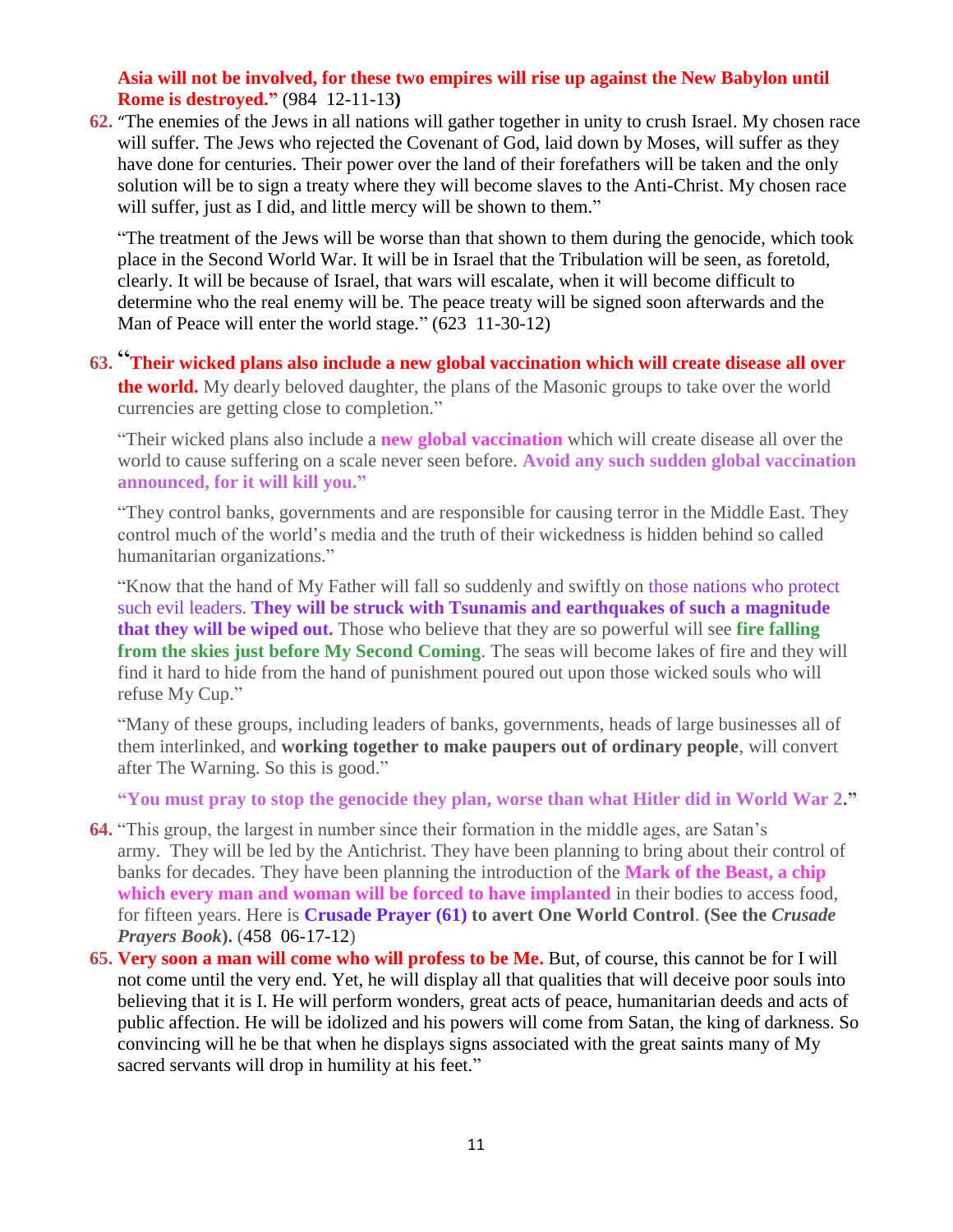"Do not be fooled by those who exalt themselves in your eyes as being holy. Never confuse humanitarian deeds as always coming from Me. The Evil One is a liar. He is cunning and will present, at times, **a loving charitable exterior."**

"Watch for those organizations which are fronted by very wealthy individuals who boast about their efforts to save humanity. Many of them work in secret to denounce My Word. This type of deception will be used by the Anti-Christ to recruit well-meaning but gullible followers. **Once seduced, you will become trapped**. Then, you will be fooled into accepting the **Mark of the Beast** which you must avoid at all costs or you will become lost to Me forever." (330 02-08-12)

**66.** "**[666 will be embedded, its number hidden, into a chip which you will be forced to accept just](http://www.thewarningsecondcoming.com/666-will-be-embedded-its-number-hidden-into-a-chip-which-you-will-be-forced-to-accept-just-as-you-would-any-vaccination/)  [as you would any vaccination.](http://www.thewarningsecondcoming.com/666-will-be-embedded-its-number-hidden-into-a-chip-which-you-will-be-forced-to-accept-just-as-you-would-any-vaccination/)** My dearly beloved daughter, **the Antichrist is preparing, already, his peace plan** which he will introduce soon after the wars become widespread in the Middle East and when the pain and terrible anguish means there is no sign of hope.

Then he will appear suddenly and announce himself to the world as a man of peace, a bright jewel which will sparkle in the midst of darkness."

"As he emerges he will be seen as one of the **most charismatic political leaders of all time. His handsome, appealing and caring personality will fool the majority of people.** He will exude love and compassion and will be seen to be Christian. In time, he will draw many followers who will grow in their numbers so that **he becomes like Me, the Messiah."**

"He will be seen to promote unity among all nations and he will be loved in almost every country in the world. Then, he will be seen to have supernatural skills. Many will believe that he has been sent by My Father and that he is Me, Jesus Christ, Savior of the World. They will pray to him, love him, give up their lives for him and he will laugh and mock them when they cannot see him."

"This will be the biggest deception of all time and the plan is to steal your souls, to take you away from Me… **He and the False Prophet, who will sit like a King in the Seat of Peter, will secretly plot a one-world religion.** This will appear to be a Christian type religion which promotes love. It will, however, not promote love of one another which comes from God. Instead, it will promote love and allegiance to the Antichrist and love of oneself… The abomination does not stop there for when they have seduced God's children the attack will begin. Suddenly all will be asked to accept the one-world Mark of Allegiance. A united world which all men will have to partake in."

**"It will control your money, your access to food and how you live."**

"Rules, many of them, will mean that you will become prisoners. The key to your cell, which keeps you under their control, will be the Mark of the Beast. 666 will be embedded, its number hidden, into a chip which you will be forced to accept just as you would any vaccination**.** Once embedded it will poison, not only your mind and soul, but your body. For it will cause a plague designed to wipe out much of the world's population."

"You must not accept the Mark. Instead I will instruct you what to do. Many will accept the Mark because they will feel helpless."

"**[The Seal of the Living God, My Crusade Prayer \(33\)](http://www.thewarningsecondcoming.com/crusade-prayer-33-rise-now-and-accept-the-seal-of-the-living-god/) is your lifeline." (See the** *Crusade Prayers Book***).**

**"When you receive My Seal of Protection, given to you by My Eternal Father, you will not have to accept the Mark. You will not be touched. Your home will not be seen, searched or a target for it will be rendered invisible in the eyes of Satan's army."**

"You will need to keep food hidden which will last a few years. You will need to grow your own crops, store your own water and keep all Holy objects around you. My Remnant Church will grow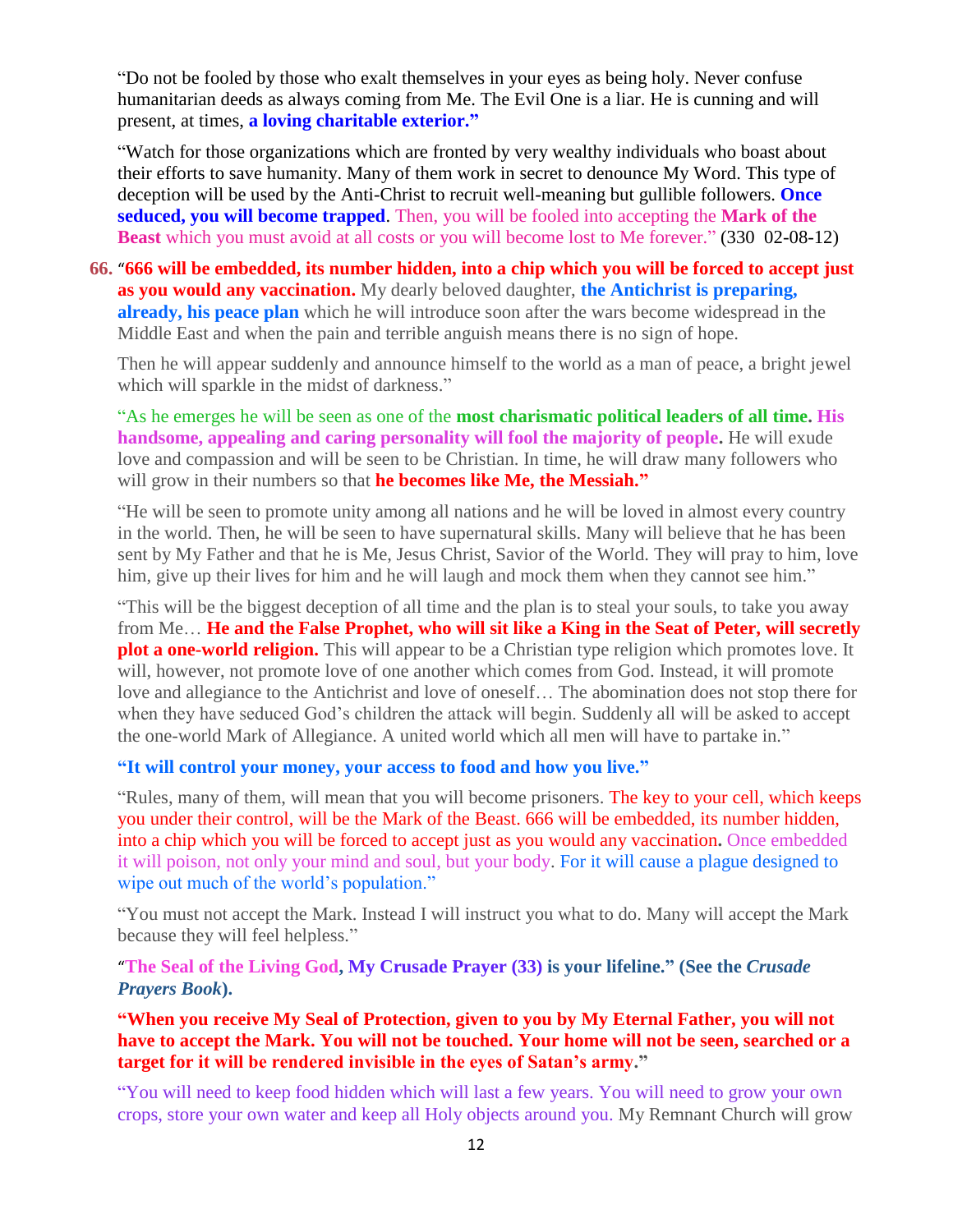and spread out and you will be given shelter if it is needed. Much planning is needed now. Those who laugh at what you do, or say, surely Jesus would not ask you to do this? Does He not supply all His followers at their time of need? **Even one loaf and one fish can be multiplied**. So it does not matter if you only have some food for I will protect you and you will be safe."

"Pray hard for those souls who will be unable to avoid the Mark. Those innocent souls will be saved who are in a state of grace at the time of being forced to accept the chip."

**"The rest of you must plan to protect your family and your allegiance to the Holy Eucharist and the Mass."**

"When the Antichrist devours all religions **the only weapons which he will be powerless against is the Holy Mass and the Transubstantiation of the bread and wine into My Body and Blood, in the Holy Eucharist.** My Masses must continue. Those of you who know this must gather in numbers now and start the preparations. The sooner you prepare the more graces you will be given to grow your ranks around the world." (441 06-01-12)

**67.** Mother of Salvation: "The Antichrist will rule close-by to where my Son built His Church." (1,271 11-27-14)

### **Immediately before the Great Warning**

**68.** "[The first sign will be that the](http://www.thewarningsecondcoming.com/the-first-sign-will-be-that-the-earth-will-spin-faster-the-second-sign-concerns-the-sun-which-will-loom-larger-brighter-and-begin-to-spin/) **Earth will spin faster**. The second sign concerns **the sun, which [will loom larger, brighter and begin to spin](http://www.thewarningsecondcoming.com/the-first-sign-will-be-that-the-earth-will-spin-faster-the-second-sign-concerns-the-sun-which-will-loom-larger-brighter-and-begin-to-spin/)**."

"When My Church declares that it welcomes all, do not be fooled. It will not mean they are welcoming pagans into My Church, so that they can bow before My Tabernacle. No, it will be to parade idolatry, caused by the sin of pride, before Me, to desecrate the Holy and Sacred Tabernacles. They will place pagan symbols on My Altars and demand that unsuspecting congregations bow and accept their fellow brothers and sisters, with grace and generosity. All will be asked to deny the Truth, so as to welcome false worshippers, who will trample on My Altars. Then, the Hand of God will fall."

**"Beside it (the sun) you will see a second sun (a large comet).** Then the weather will cause the world to shake and the changes will mean that many parts of the Earth will be destroyed. These punishments – and there will be many – will strip humanity of its arrogance, so that souls will beg for the Mercy of God. Nothing else will stir the hearts of stone of those who have shut the Love of God out of their lives." (962 11-12-13)

**69.** "**[Signs will appear in the sky first –](http://www.thewarningsecondcoming.com/signs-will-appear-in-the-sky-first-the-sun-will-spin/) the sun will spin.** You, My daughter, must prepare your family and **tell those in need of My great mercy to be ready."**

"Once again **the signs will appear first**. Many people will sit up and take heed when they see the changes in the skies. They will witness **the sun spin like never before.** Then they will see the cross. **This will happen immediately before the stars clash in the skies** and when My rays of Divine Mercy will cover the earth."

**"Silence will ensue** so that each soul will be in a state of absolute privacy when they come before Me**.** Tell My children what to watch out for because they must not be afraid. This is not an event to fear. Instead you must all welcome this encounter." (246 11-11-11)

**70.** "**[Two comets will collide, My cross will appear in a red sky.](http://www.thewarningsecondcoming.com/two-comets-will-collide-my-cross-will-appear-in-a-red-sky/)** This great event will shock everyone. They will see great signs in the skies before The Warning takes place. Stars will clash with such impact that man will confuse the spectacle they see in the sky as being catastrophic. As these comets infuse a great red sky will result and the sign of my cross will be seen all over the world by everyone. Many will be frightened. But I say rejoice for you will see, for the first time in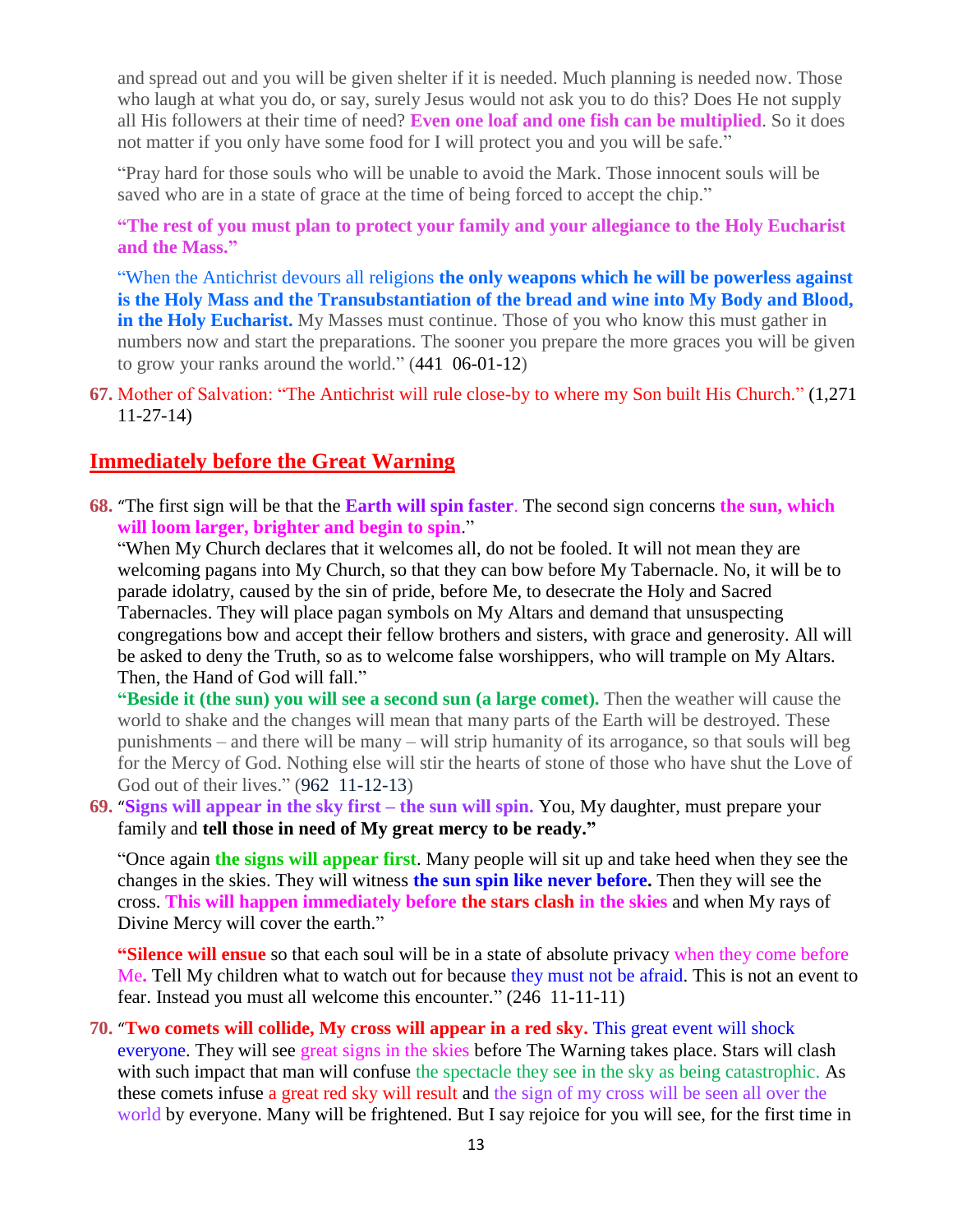your lives, a truly Divine Sign that represents **great news for sinners everywhere." (**105 06-05- 11**)**

"Followers of mine everywhere, I call on you to show great courage by telling My children that they must not fear when they witness this divine spectacular display of My Great Mercy for mankind. Bring them back into My fold by preparing them. If they will not listen, pray for them." (115 06-14-11)

### **71.** "**[The pact with Satan is almost over and two events must soon take place.](http://www.thewarningsecondcoming.com/the-pact-with-satan-is-almost-over-and-two-events-must-soon-take-place-2/) My Second Coming is the fulfillment of a New Covenant.**"

"The redemption of the human race will occur during The Warning. From then onwards people, including those who are ignorant of the existence of God, will embrace the Truth."

"Others who will respond slowly to this great miracle, when the proof will be presented to them, will convert in time. They too will seek forgiveness for their sinful lives."

**"Then comes the final stage, the sanctification –** the final purification so that the whole of humanity is fit to enter the perfect Paradise. This is the Paradise inhabited originally by Adam and Eve. It will only be then the Divine Will of My Father, where all people will love and respect the Will of My Father, is to be accomplished at last."

"Before this all comes to pass there will be much opposition to the Will of My Father being finally realized. God's children will be pulled in every direction. Although the Holy Spirit will be poured out over the whole world during The Warning, every effort will be made by Satan to stop this global confession. He, and his wicked followers, are also preparing for The Warning. Their goal is to convince everyone that it did not happen."

"Please say **Crusade Prayer (69) to accept the Divine Will of My Father**." (See the Crusade Prayers Book). (497 07-26-12)

- **72. "Prepare for the Warning.** Repent, all of you, to save your souls. Prepare for The Warning immediately because, for those of you who are not in the state of grace, you may not survive it." (51 03-05-11)
- **73. [This Great Illumination of Conscience \(Warning\) will take place after My Holy Vicar has left](http://www.thewarningsecondcoming.com/this-great-illumination-of-conscience-will-take-place-after-my-holy-vicar-has-left-rome/) [Rome](http://www.thewarningsecondcoming.com/this-great-illumination-of-conscience-will-take-place-after-my-holy-vicar-has-left-rome/)** (707 02-20-13)

### **The Great Warning**

**74.** "**[The time for the comet to appear, of which I spoke, when people will believe that there are](http://www.thewarningsecondcoming.com/the-time-for-the-comet-to-appear-of-which-i-spoke-when-people-will-believe-that-there-are-two-suns-is-close/)  [two suns, is close.](http://www.thewarningsecondcoming.com/the-time-for-the-comet-to-appear-of-which-i-spoke-when-people-will-believe-that-there-are-two-suns-is-close/)** Soon the wondrous spectacle will be seen by humanity, and there will be heard the sound of thunder, and **it will seem that the two suns will collide."**

"My Rays of Mercy will fall on every human soul, including those who will be blinded by the Light, so dark are their souls. When the sound of thunder is heard, a quiet calm will then descend over the earth and the stillness will be deafening. No sound will be heard – only the sound of My Voice imprinted on the souls of the wretched."

"I will be like a ray of sun, which will make every single fault, every sin and cry of despair, become clearly visible in the eyes of the sinner."

"There will be wailing and a deep sense of sorrow felt within the hearts of men, as they come face to face with the state of their souls. **All will remain still for fifteen minutes**, and then life will become like before, as if this miracle did not happen. In those, whose souls were touched by the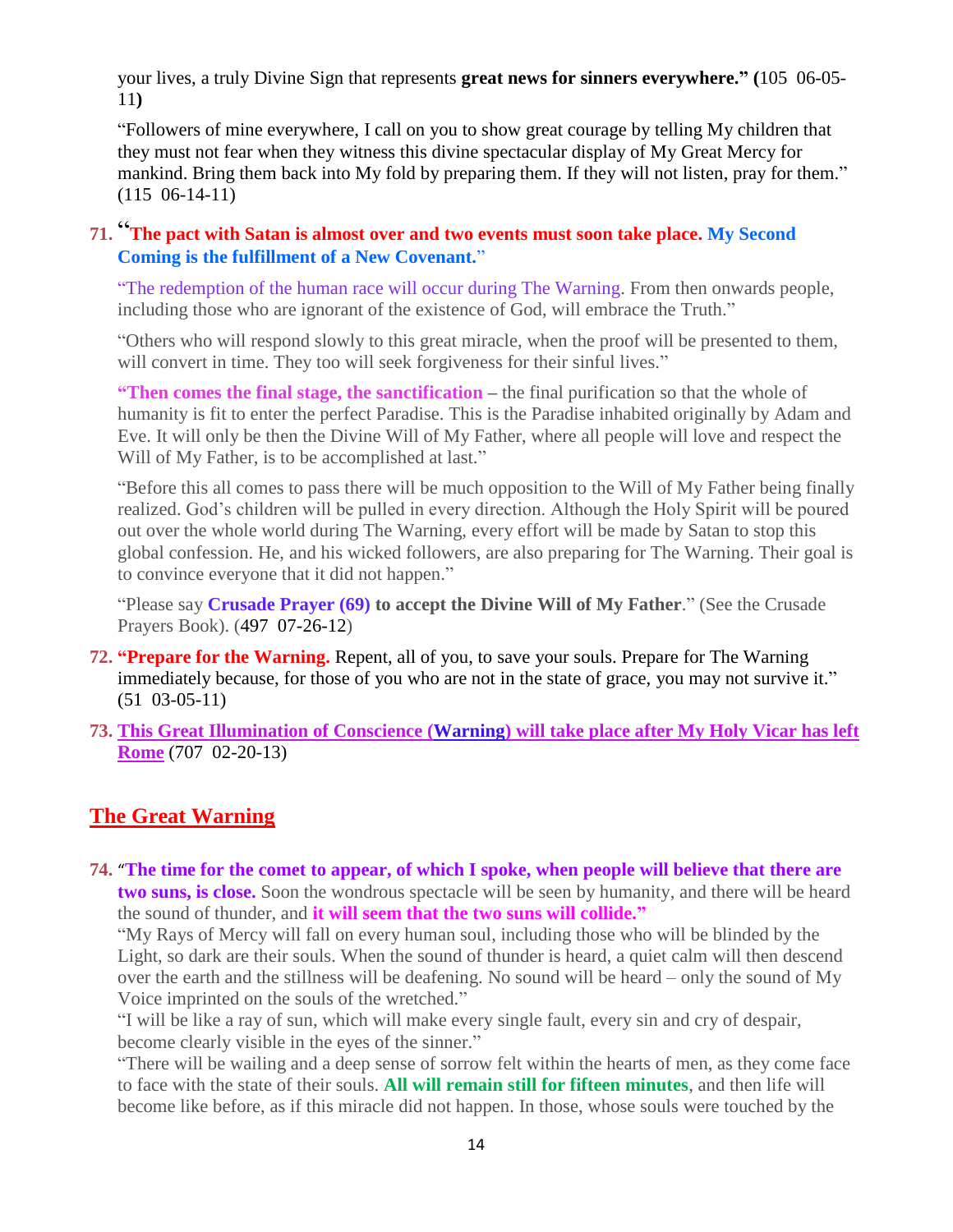Truth, life cannot, nor will it ever be the same again. They will then follow Me, My Teachings and they will convert in billions." (752 04-06-13)

**75.** "**[The Skies will be peeled back as if a roof has opened.](http://www.thewarningsecondcoming.com/the-skies-will-be-peeled-back-as-if-a-roof-has-opened/)** The earth will be shaken with such force that no man will escape My Eyes, My Spirit or My Gift. Many will tremble with fear because it will only be then that **many will become aware of their souls for the very first time.** They will know that their love of their bodies all the senses they seek to nurture is meaningless. They will see every part of the soul but won't be through their own eyes in which they will see it. They will look at their souls through My Eyes. **They will feel ill and nauseous as I do when I see the ugliness of their wretched wrongdoings.** They will see how rotten their behavior was towards others and the evil they did onto their fellow human beings, their brothers and sisters. Then they will see their love of self, the vanity and love of false idols and will know how this offends Me. For those whose sins are so black they will feel ill, in pain and will not be able to stand the horror what they have to see. They will need every strength to withstand the purification needed to enable them to survive and follow the path of the Truth."

"It is important to understand that The Warning is just that. I come to warn God's children that their sins can and will be forgiven." (457 06-16-12)

**76.** "**[During The Warning, those who redeemed themselves in My Eyes will not suffer pain of](http://www.thewarningsecondcoming.com/during-the-warning-all-those-who-have-redeemed-themselves-in-my-eyes-will-not-suffer-the-pain-of-purgatory/)  [Purgatory.](http://www.thewarningsecondcoming.com/during-the-warning-all-those-who-have-redeemed-themselves-in-my-eyes-will-not-suffer-the-pain-of-purgatory/) The two stars will collide and many will be fearful. There is nothing to fear because this is the greatest gift I bring so that not one soul is lost to the fires of Hell."**

**"Then, My Cross, will appear in the skies and not one person will fail to notice.** Many will fall down in fear and a great shaking, like an earthquake, will be felt. Then will come the silence."

"Always prepare for this day as if it were tomorrow. Seek redemption now and reveal to Me your sins. **Catholic must go to Confession. For those who are not Catholics they must recite the Crusade Prayer (24) I give to the rest of the world for My Plenary Indulgence."**

"Either way the fires of the purification and suffering will be felt by all sinners. The length of time will depend on the gravity of their sins."

"Those who pull away from Me need your prayers. They will be given more time to turn back to Me and ask Me to forgive them. But that time could be as short as a day or as long as a few years." **(**434 05-24-12**)**

**77.** "**[The Warning will prove that God Exists.](http://www.thewarningsecondcoming.com/the-warning-will-prove-that-god-exists/)** It is so difficult for people to understand the truth of the existence of God, the Father. To convince them of the truth of His Beloved Son's sacrifice is very difficult." (118 06-22-11)

"My children will not realize the significance of this **Great Act of Mercy,** the greatest gift ever bestowed on mankind since My Crucifixion. For it will be through this gift of The Warning that **man's eyes will be finally opened to the truth of their entire existence on this earth and beyond …**Those who are alive in this world today must understand how privileged they are to be given the proof of the existence of God, the Eternal Father and I, His beloved Son, although this is beyond your comprehension." (120 06-22-11)

**78. "You will be shown what it is like to die in mortal sin.** The Warning will be a purifying experience for all of you. It may be **unpleasant in part** especially for those in grave sin. Because for the first time ever you will be shown what it feels like when the light of God disappears from your life. Your souls will feel the abandonment felt by those who die in mortal sin. These **poor souls who left it too late** to ask God to forgive them their sins. Remember it is important that I allow all of you to feel this emptiness of soul. For only then will you finally understand that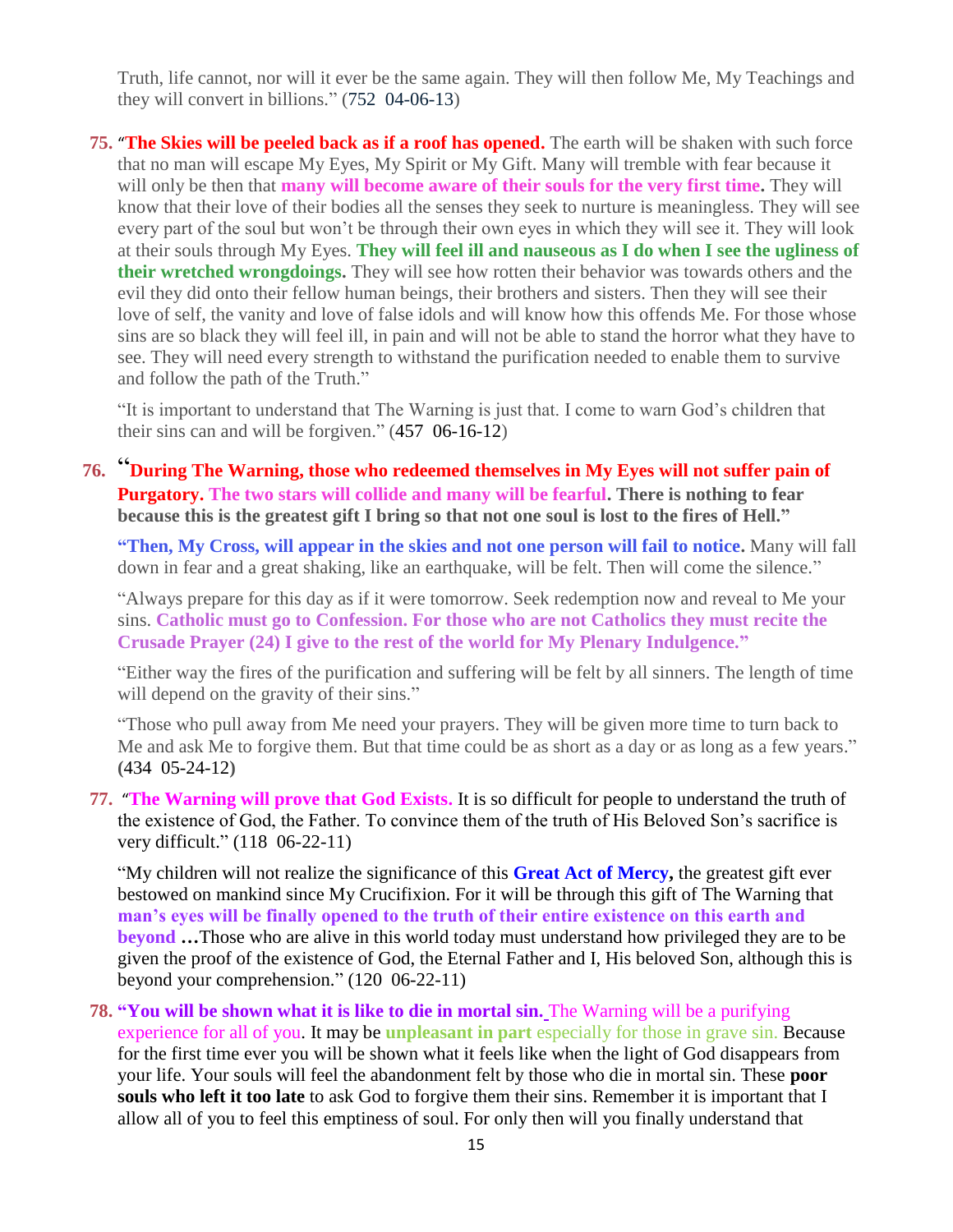without the light of God in your souls you cease to feel. Your soul and body would be just empty vessels. Even sinners feel the light of God because He is present in every one of His children on earth. But when you die in mortal sin, this light no longer exists."

"Prepare now for this great event. Save your souls while you can. For it will only be when the light of God leaves you that you will finally realize the empty, barren and darkness that Satan offers which is full of anguish and terror." (105 06-05-11)

- **79.** "**[What you will experience during The Warning and Prayer for instant pardon.](http://www.thewarningsecondcoming.com/what-you-will-experience-during-the-warning-and-prayer-for-instant-pardon/)** They will feel a burning sensation, not unlike that experienced by souls in purgatory. This will give them an insight as to what souls, who are not fully clean, have to go through before they can see the glorious light of Heaven. By simply accepting that this event may take place they can survive it. Turn to me and say "*Please guide me towards the light and goodness of your great mercy and forgive me for my sins*" and I will pardon you instantly. Then after The Warning you will experience a deep peace and joy in your soul." (65 04-16-11)
- **80.** "**[The Warning for many will be a frightening event, when it will seem like the world has](http://www.thewarningsecondcoming.com/the-warning-for-many-will-be-a-frightening-event-when-it-will-seem-like-the-world-has-come-to-an-end/)  [come to an end.](http://www.thewarningsecondcoming.com/the-warning-for-many-will-be-a-frightening-event-when-it-will-seem-like-the-world-has-come-to-an-end/)** Many will witness what will seem to be a catastrophic occurrence when two comets will appear to collide and explode close to the earth's surface… The flames of fire will seem as if a volcano has erupted in the skies and many will be fearful. The rays of red fire are the Rays of My Blood, the Rays of My Mercy, given to all of you as a gift of such magnitude that no man will be able to comprehend what is happening."

"Many will feel a fire burning through their bodies as if the heat of the sun is overpowering them. Inside they will feel a burning heat, until the sense of realization enables them to witness the spectacle of their souls… Many will feel the earth shake as if there is an earthquake. The ground will shake, groan and many will fall down clutching whatever they can for shelter. Yet the ground will not open up and swallow them. For this is not a physical earthquake but a supernatural one."

"Before this happens the weather patterns will erupt."

**"My Cross will appear after the explosion in the skies…** Many will weep bitter tears of remorse and sadness and will endure the pain of humiliation because of their sins. Others will scream and curse because they will not be able to withstand the illumination, a divine sign, because of the darkness of their souls and they will resist the light of My Mercy. They will howl with the pain of the fires of Hell as My Sign of Mercy will show them the fate which awaits them, unless they repent and change their ways."

"Those good souls who love Me will also suffer for many of them will be also be stained with sin but they will receive instant Absolution. They too, will be humbled, when their sin of pride is shown to them." (480 07-12-12)

**81.** "**[Hardened souls will not find The Warning easy.](http://www.thewarningsecondcoming.com/hardened-souls-will-not-find-the-warning-easy/)** Satan and his army of followers will do everything to convince you that it is not I who speaks. Satan and his demons will start tormenting you and **placing terrible doubts** in your minds. You, My children, can stop him by following My instructions. Sadly, he will twist the minds of weak souls into complete rejection of Me."

"Hardened souls will not find The Warning easy. They will argue about the way they have offended Me. Even the burning fires of Hell which they will experience during The Warning will not wipe away all the doubts of My existence."

"Many will spread lies about The Warning after it takes place. They, the heathen, who are slaves to Satan will create a lie which they will spread everywhere. Scientific arguments will be put forward to explain away the event. They do not want to hear the truth." (208 09-30-11)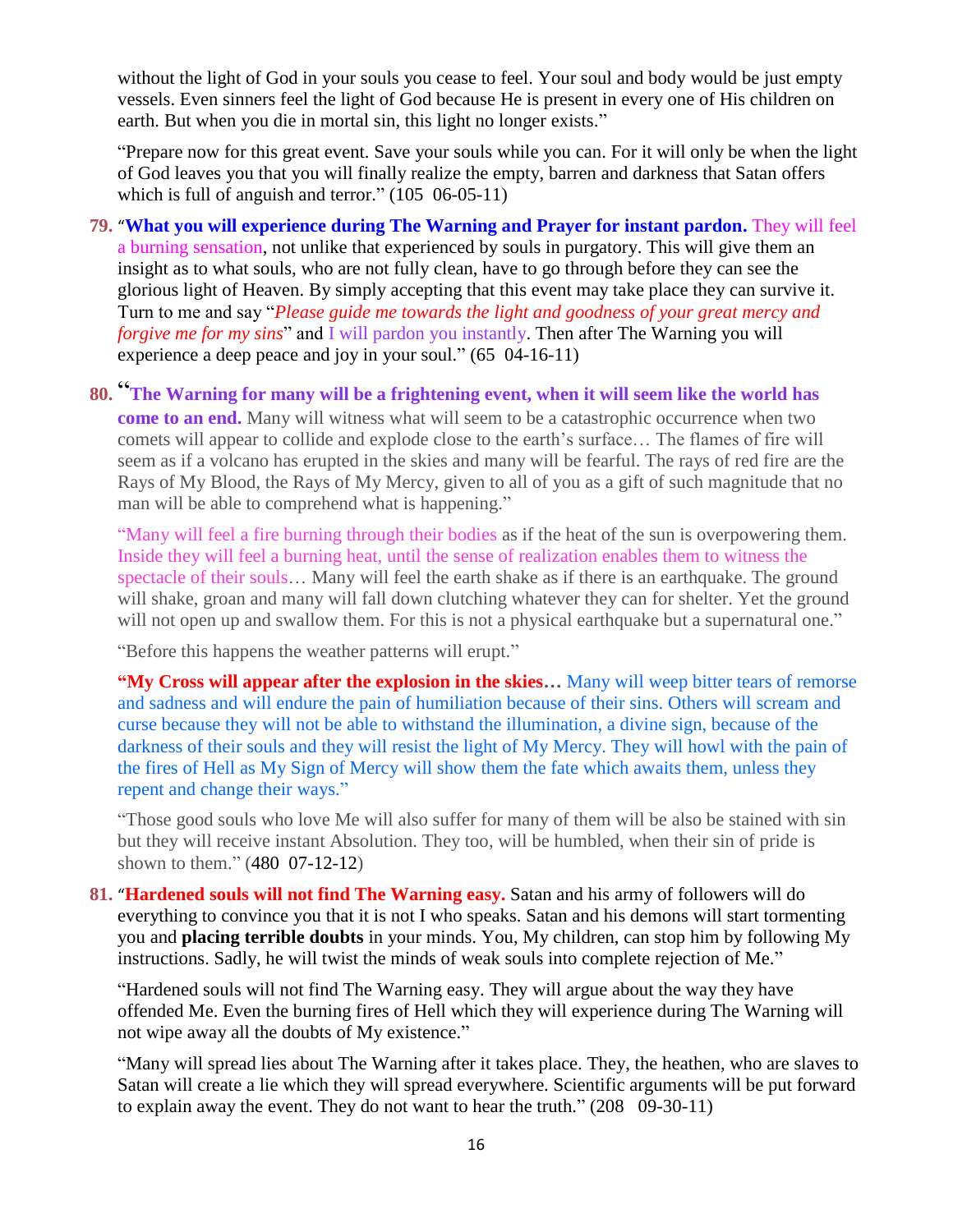#### **82.** "**[Rejoice when the sky explodes for you will know that I am coming.](http://www.thewarningsecondcoming.com/rejoice-when-the-sky-explodes-for-you-will-know-that-i-am-coming/)** The sun will begin to pulsate and spin in the lead-up to the world as it is being prepared for The Warning."

"My cross will appear first. They will be shocked but this is being given as a sign so that you can prepare your souls and ask for redemption for the sins you have committed. By doing this you will not suffer during The Warning."

"Pray, pray, pray, My followers everywhere. Rejoice when the sky explodes for you will know that I am truly coming into the world. At last, mankind will not be able to deny Me. My love will radiate in every corner of the world as I try to draw in all souls everywhere." (210 10-02-11)

**83.** "**[Your moment of glory before My eyes –](http://www.thewarningsecondcoming.com/your-moment-of-glory-before-my-eyes-your-moment-of-salvation/) your moment of salvation. Welcome, therefore, the gift of Purgatory** presented to you during The Warning when you must be purified as penance for your sins. **You will not have to wait, children, for death to face this purification.** You are blessed, children, for no scar of sin will remain on your souls. Then you can gain immediate access to the new Era of Peace I speak about. This is where all My children who seek forgiveness for their sins during The Warning will be taken."

"Open your hearts and welcome Me when I come to you during the forthcoming Warning when you will be able to embrace Me. Allow Me to hold you and to forgive you your sins so you will become mine in body, mind and soul finally and with the total abandonment that I need from you."

"This will be your moment of Glory before My eyes. Then you will be ready for the second stage when you will be able to join your brothers and sisters in the New Paradise on earth as it was created in the beginning by God, the creator of all things. This will become **your new and rightful home for 1,000 years.**" **(**247 11-12 11**)**

**84. Virgin Mary: "Temporary peace in the world if dark souls convert.** These evil forces … will torment their fellow brothers and sister through murder, war and control. Pray hard, my children, for the salvation of these dark souls who may not survive The Warning."

"These poor souls will be terrorized not only when they witness their sins but when they see the darkness in which they are in. This darkness has clouded their souls so much that the light of my Son's mercy will make them feel weak and powerless. Many will be too weak to grasp the mercy My Son will offer them. Pray for these souls I urge you. **My son is determined to save these souls first**." (288 01-01-12)

**85. [God the Father: "I, your beloved Father, have set the day for The Warning at last. Only I](http://www.thewarningsecondcoming.com/god-the-father-i-your-beloved-father-have-set-the-day-for-the-warning-at-last-only-i-know-of-this-date/)  [know of this date.](http://www.thewarningsecondcoming.com/god-the-father-i-your-beloved-father-have-set-the-day-for-the-warning-at-last-only-i-know-of-this-date/)** Only I know the date of the Great Day when My Son will return to claim the Kingdom I promised Him**."**

"The day of The Warning, given to you as a great Gift, will divide humanity into two halves. The first half will accept My Son's great Mercy. The other half will hide and run. They will believe that they will have the power to withstand God's intervention to save them. What they do not know is that I will pursue them right up to the Last Day to save them from the final horror, from which there is no return." (746 04-01-13)

### **After the Great Warning**

**86.** "Everyone, no matter who they are, will experience this unique revelation of Mine, blessed by the Authority of My Father. **The Illumination of Conscience** (the Warning) will bring with it much pain, because the sorrow lost souls will experience will be such that they will not be able to withstand the shock. Many will faint and collapse, overcome with grief… These people will then know what is expected of them and they will suffer penance for some time, after the Great Event.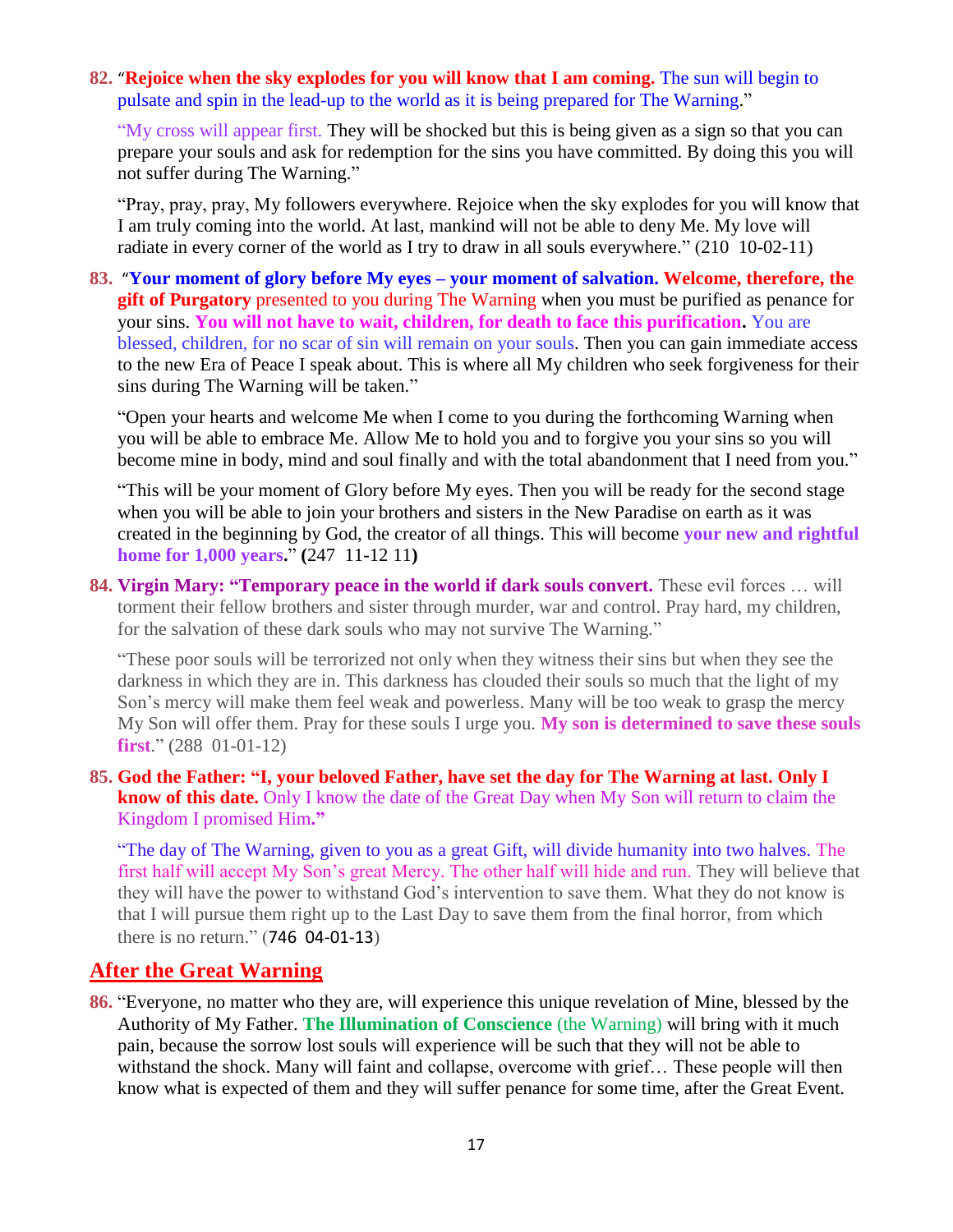Billions will convert and recognize God, the Triune God, for the first time and they will be grateful for the proof which they will be given as to the Existence of their Creator… Then the enemies of God will deny The Warning ever happened and they will fool millions into believing that it was a cosmic event, when the light of the sun overtook the whole of the planet by a one-off event, caused by the movement of the Earth on its axis." (965 11-16-13)

"What a joy The Warning will be for many people, as it will bring with it the proof of my Son's Existence. With this Gift, many will be filled with a peace they will have never felt before, as well as a great longing to be in the company of Jesus."

"While all doubts about the Existence of my Son will flee from the minds of those who are blind to the Truth of the Word of God – **for many, they will need spiritual direction once the Truth of The Warning is revealed**. After The Warning will come a great desire to give glory to God. This will be a period of great trials; because the enemies of God will do everything possible to convince the world that The Warning – the Illumination of Conscience – did not take place." (1,065 03-09- 14)

87. "[Once The Warning takes place there will be much confusion.](http://www.thewarningsecondcoming.com/once-the-warning-takes-place-there-will-be-much-confusion/) People, everywhere, will be humbled in a way which is out of character… Many will be too distressed to go back to their place of work immediately. People in powerful positions, in governments, will question their laws… Those murderers and criminals amongst your communities will feel a terrible sorrow and despair but many will atone for their sins."

"My priests and My other sacred servants will immediately know that these messages come from My Divine Lips. Then they will rise and follow My loyal followers to help Me prepare the world for My Second Coming. Some among them will know that it is I who speaks to them but will lack the courage to openly proclaim My most Holy Word. In time they will be given the graces to uphold My Sacraments when they realize that they are to be desecrated. Then they will be given the proof of these prophecies." (488 07-17-12)

**88.** "**[The Sealed Book of Truth will be opened in preparation for My Second Coming.](http://www.thewarningsecondcoming.com/the-sealed-book-of-truth-will-be-opened-in-preparation-for-my-second-coming/) No sooner will the Warning have taken place than a number of events will occur.** The Antichrist and his group, although weakened as a result of the global confession, **will begin to plan his seizure of My Holy Church from within."**

"My army will take position and begin to fight to save the Holy Catholic Church from ruination. **They, the False Prophet and his followers will not win**, My daughter, but how I cry for those sacred servants of mine who will fall by the wayside. So deluded will they be that they will think they are following the orthodox Catholic Church. In fact, they will be siding with the **False Prophet who will rule over My Holy See with pride and contempt in his heart."**

"The Holy Seat of Peter will be desecrated by Satan's fallen angels in league with the anti-Christ and his various organizations. The sealed Book of Truth will be opened and the secrets revealed through you, My daughter, for the whole world to see." (309 01-20-12**)**

**89.** "[This sign, not to be confused with the Mark of the Beast, will be to symbolize the new One World](http://www.thewarningsecondcoming.com/this-sign-not-to-be-confused-with-the-mark-of-the-beast-will-be-to-symbolise-the-new-one-world-religion/)  [Religion.](http://www.thewarningsecondcoming.com/this-sign-not-to-be-confused-with-the-mark-of-the-beast-will-be-to-symbolise-the-new-one-world-religion/) Those responsible for it will no longer be fearful of displaying **their sign, which is a symbol for control and allegiance to the Beast."**

"Storms will increase and upheavals will be felt in so many countries. Unrest will be seen in nations as the power of governments takes away the freedom of the people over whom they govern. Then, the churches, including all those who love God, the one Triune God, will begin to withdraw their services and close their doors."

"The number of churches which will close down, will be seen, in all western countries. Soon the mark of communism will be seen by a special sign which will appear in churches which remain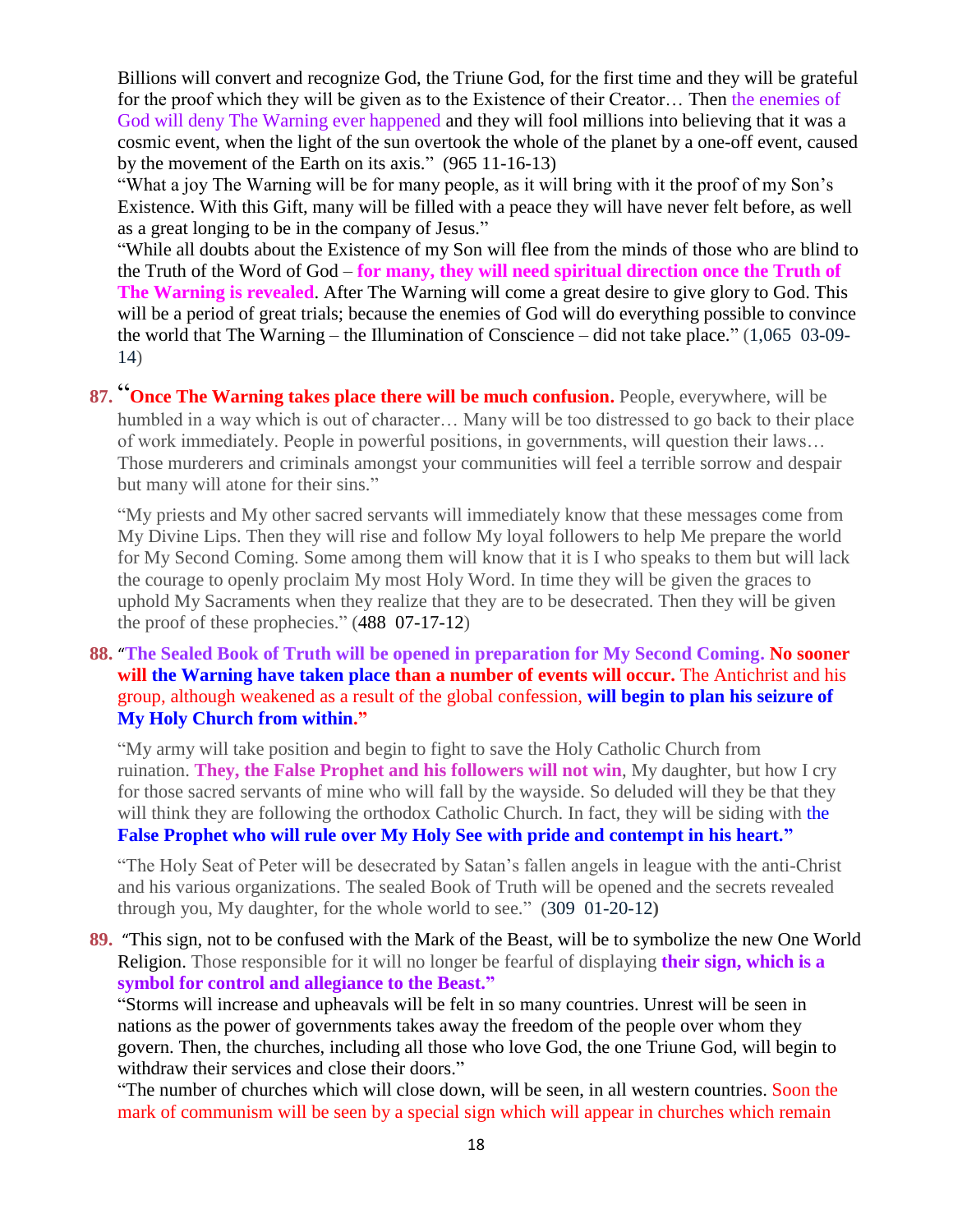open; in the media; on items of clothing; in movies and this sign will be proudly worn by those in high places. It will be seen as a badge of honor and flaunted by members of the hierarchies in all main Churches and religious denominations. You will see this symbol in public places; on altars; in airports and on the garments worn by leaders in the churches."

"The day the daily Sacrifice of the Masses are stopped, in the format which they must be offered in My Holy Name, will be the day when this symbol appears on the altars and before all the tabernacles in the world." (762 04-17-13)

**90.** "**[Aftermath of The Warning.](http://www.thewarningsecondcoming.com/aftermath-of-the-warning/)** Be thankful that you are living in these times for millions of you will be saved who, otherwise, would never have entered the gates of Heaven."

"The preparations are complete. Prepare your homes with Blessed candles and a supply of water and food to last for a couple of weeks. The aftermath will be difficult but you must not be frightened. Instead be relieved for the suffering is to be offered in thanksgiving for the eternal life which is now being afforded to My precious souls who embrace this great gift... You, My followers are surrounded with the graces you need to survive The Warning." (206 09-29-11)

**91.** "Global Vaccination: One of the most wicked forms of genocides ever witnessed since the deaths [of the Jews under Hitler.](http://www.thewarningsecondcoming.com/global-vaccination-one-of-the-most-wicked-forms-of-genocides-ever-witnessed-since-the-deaths-of-the-jews-under-hitler/) **The introduction of a global vaccine, targeting infants and young children, will be one of the most wicked forms of genocide ever witnessed since the deaths of the Jews under Hitler.** This evil plan will be possible because many of your governments forced their people to accept changes in their laws giving their governments power to enforce laws against your innocent children."

"Remember that the only thing that has stopped My Father from bringing the world to an end is because of the love of those loyal servants amongst you."

**"He will now destroy those who perpetrate this wickedness upon His children. He will no longer stand for this evil and now His Hand will fall in punishment.** His Anger will now manifest in a world, which will be startled as to the magnitude of punishment, which will befall the earth. Those among you, responsible for inflicting terrible suffering on your fellow countrymen and fellow citizens, know this."

**"You will be struck down finally with the scourge of illness and then you, and those who pay homage to the one world group, will be wiped out before the Battle of Armageddon begins."** (605 11-10-12)

**92.** "[The Tower of Babel will, once again, be erected and presented as a temple of God](http://www.thewarningsecondcoming.com/the-tower-of-babel-will-once-again-be-erected-and-presented-as-a-temple-of-god/)**.** Just as it was before, the Tower of Babel will, once again, be erected and presented as a temple of God. It will be located in Rome and will feature the new symbol of the new one world religion. This symbol will be seen on the roof, at the entrance, and will take precedence on the high altar within. My precious Tabernacle in gold, defiled in all its Glory, will sit in the center of the altar for all to see. This insult will mean that the Beast will be given the open door to invade My Tabernacle. My Presence will, at this time, disappear"…

**"Crosses will disappear. My Crucifix will be nowhere to be seen. Then, where they are seen, in some public places, people will be forced, by law, to take them down."**

"The new tower, which will honor Satan, will be replicated in many countries and then the second part of the deceit will be made known. **The existence of Hell will be publicly declared, by the Church, to be nonsense.** People will be lulled into a false sense of security when this blatant lie is accepted by all churches. It will be argued that God would never allow for such a place to exist. That He loves all and that the existence of Hell was spread by religious fanatics down through the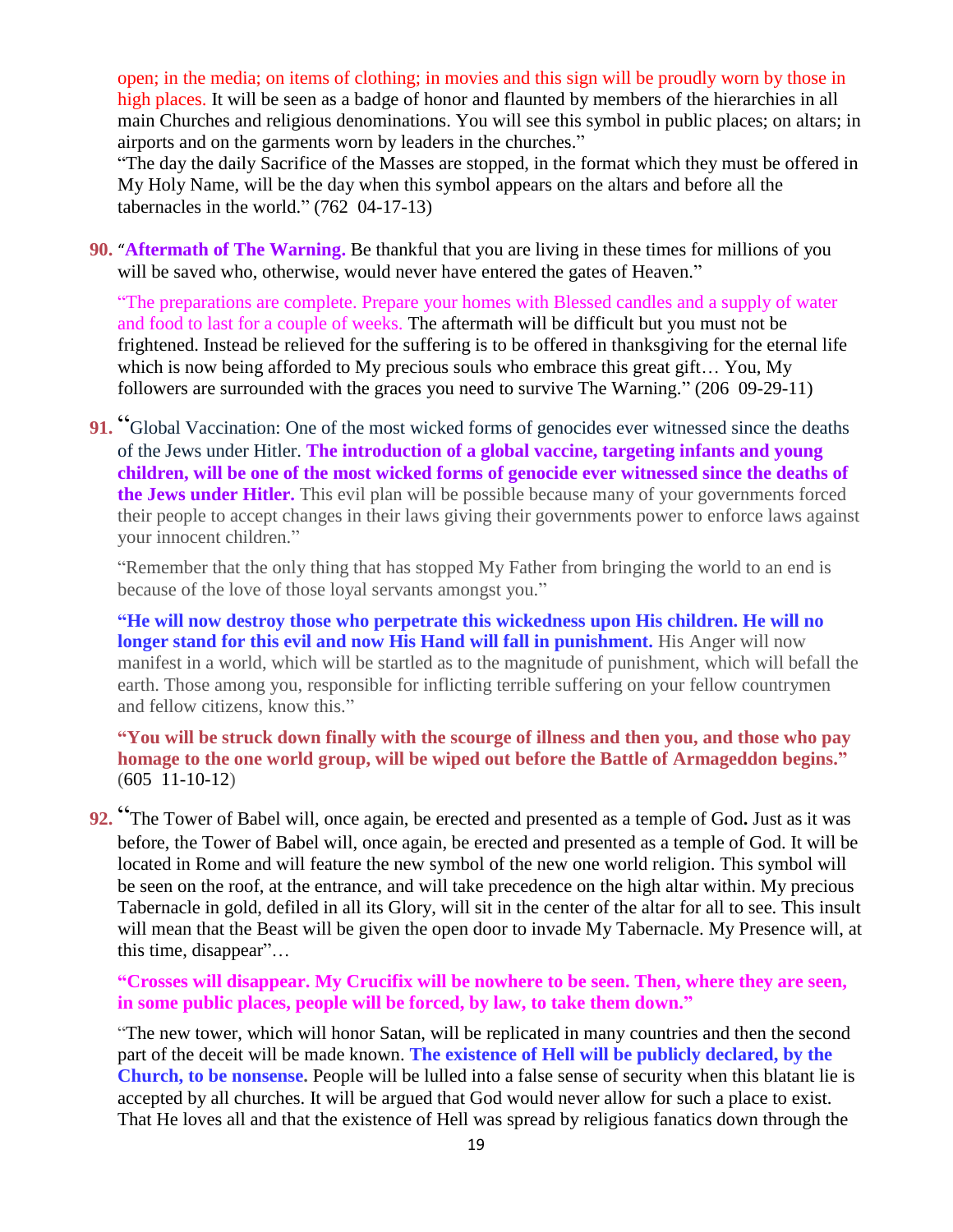centuries. And so, **people will condone even the existence of mortal sin**. Sin will be so widely accepted that people will no longer pray or ask for Mercy, for it will not be God they will acknowledge. It will be to the Beast they will surrender their souls and every step of their journey will be carefully orchestrated by the enemies of God." (765 04-21-13)

- **93.** "[Mother of Salvation: The Antichrist will use his so-called stigmata as a means to convince the](http://www.thewarningsecondcoming.com/mother-of-salvation-the-antichrist-will-use-his-so-called-stigmata-as-a-means-to-convince-the-world-he-is-jesus-christ/)  [world he is Jesus Christ.](http://www.thewarningsecondcoming.com/mother-of-salvation-the-antichrist-will-use-his-so-called-stigmata-as-a-means-to-convince-the-world-he-is-jesus-christ/)" (1,045 02-15-14)
- **94.** "The world will bow, kneel on both knees and idolize the Beast. Not one ounce of pure love will remain in their hearts – but know this. When you cut your right arm off from God, you will, with your left hand, shake hands with the Beast, who will pull you and engulf you into his wicked grip. When you open your soul to the evil one, he will enter it and he will never give you a moment of peace. Because of your free will, you will try to fight him, but you will not be strong enough." (1,058 02-28-14)
- **95.** " **[The Mark of the Beast will bring with it death –](http://www.thewarningsecondcoming.com/the-mark-of-the-beast-will-bring-with-it-death-death-of-the-soul-and-death-by-a-terrible-disease/) death of the soul and death by a terrible**

**[disease.](http://www.thewarningsecondcoming.com/the-mark-of-the-beast-will-bring-with-it-death-death-of-the-soul-and-death-by-a-terrible-disease/) They will say that this will be a sign of true world peace, love and unity, but hidden within its vile core will be the number 666, the sign of the Beast…** Just as holy medals offer protection from Heaven with Power from God, the Mark of the Beast will bring with it death – death of the soul and death by a terrible disease. Those who refuse it will have to hide and prepare." (853 07-29-13)

- **96.** "All the punishments handed down by My Father will take place before My Second Coming. Cities will disappear, countries will be awash with the tides of My Father's Anger and earthquakes will be of such magnitude, that they will be felt across multiple countries, at the same time… Mountains will sink, lakes will merge with the seas and lands will be reduced by one third. Rainfall, which matches My Tears of Sorrow, because of the hatred in men's hearts, will be constant, until My Tears are wiped away, through the reconciliation of sinners, who will be converted. Know now, that Gifts given to the world by My Mother, over the centuries, must be used to protect yourselves. Know also, that the Medal of Salvation – more powerful than any other – will be your defense against the lure of the Antichrist." (1,049 02-20-14)
- **97.** "[The plague will be more widespread than AIDS](http://www.thewarningsecondcoming.com/the-plague-will-be-more-widespread-than-aids/)**.** The beginning of a plague will soon be seen, as My Father will cast upon the Earth a punishment on those nations who insult Him and who allow wickedness and injustice to be inflicted on poor innocent people. This plague will be visible on the face and the sores will not be healed until the Great Chastisement is over. **The plague** will be more widespread than AIDS and will be one of the first signs of the coming Chastisement. This will then be followed by a **famine** in one third of the Earth and will be witnessed during the reign of the Antichrist."

"As the rule of the Antichrist spreads like a spider's web, so will it be matched by a series of chastisements poured over the four corners of the world by the Hand of My Father." (782 05-07- 13)

**98.** "**[Scientists will publicly deny this miracle \(the Great Warning\) has taken place.](http://www.thewarningsecondcoming.com/scientists-will-publicly-deny-this-miracle-has-taken-place/)** My rays of Mercy, which will commence with the pink skies, will flood the earth to save mankind. Not one person will be excluded. Presidents, Kings, Queens, Princes, Paupers, Celebrities, Beggars, thieves, murderers, atheists and believers in God the Father and Me, his beloved Son will all be touched by my gift."

"There are only two paths. Come with Me your Divine Savior or face the fires of Hell."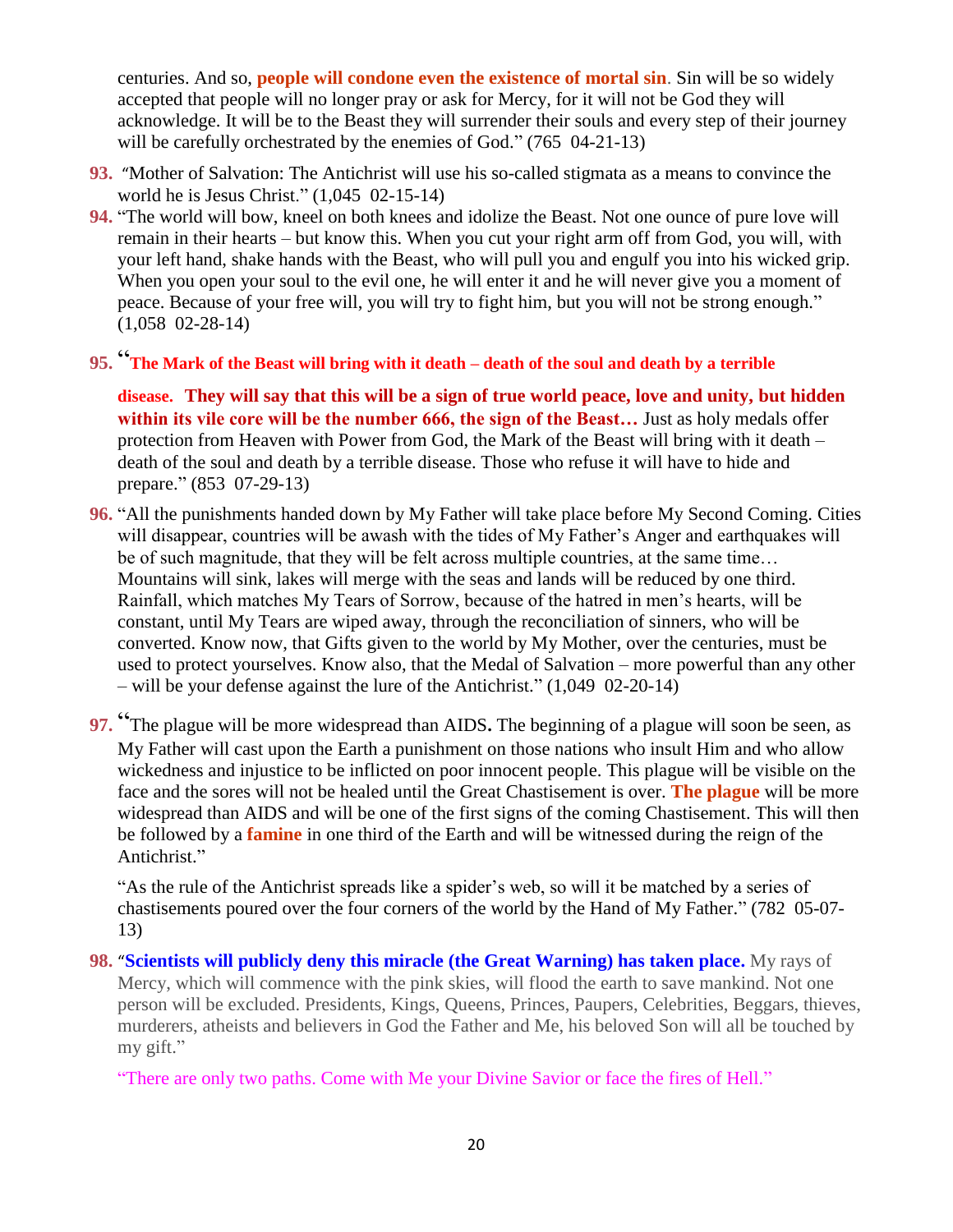"I am ever merciful but there will be so little time for you to show remorse after The Warning. Many scientists and those in Satan's army will be used to publicly deny that this great miracle will have taken place. Pray for them so that this deceit does not seduce those lukewarm souls who may be tempted to turn their backs on Me yet again." (304 01-13-12)

**99. "The Anti-Christ and a new world currency.** Prophecies will unfold as the world will be controlled by the Anti-Christ who will attempt to control you through a new world currency. When and if you are controlled in this way, you will be controlled in every other way."

"The Warning will put a halt to this and other evil atrocities being planned by global forces which are beyond the understanding of My children the world over. Innocent pawns in a game, not of your making, you will be protected by My hand of justice." (202 09-23-11)

**100. "The need for cleansing to make people come closer to God.** While you live what you believe to be your exciting, fun filled and busy life spending, eating, vanity dressing and constant search for the next entertainment you are blissfully unaware of what is behind your actions … Perhaps it would be frustrating, but it is only when you are left with nothing that you will need to focus only on keeping yourself alive… Food will become more important than fun filled material goods. Then when you run out of food and go hungry you will realize that none of those former attractions matter. This is the purification now that will now take place quickly in the world. Through this purification, a form of cleansing, you will become whole again. Then and only then will you be ready to accept the truth." (37 01-02-11**)**

"I have allowed My people, the innocent victims, to undergo this cleansing. It is very important that they do, because the hardships that they endure will help cleanse their souls." (25 12-07-10)

"Very soon as material goods become less and harder to attain, they will see life in a deeper way. Simplicity will help open their eyes to the Truth, the Truth of what is really important. Without this purification, when My children are permitted to suffer for the sake of their souls, they cannot and will not become closer to My heart." (25 12-07-10)

**101.** "**[Second Seal: World War 3.](http://www.thewarningsecondcoming.com/second-seal-world-war-3/)** My dearest beloved daughter, I must inform you that a Third World War is about to unfold in the world."

"The **Second Seal** is about to unfold as foretold to John the Evangelist in the Book of Revelation. **It will start in Europe**. **Your banking system will be the cause and Germany, once again, will be involved in this tragedy as it was on the last two occasions.** When it commences much will be over saving the economy and catastrophe will affect **Greece with much fallout in France. The Middle East will also be involved with Israel and Iran at war and Syria will play a serious part in the downfall of Egypt."**

"Because of war and lack of money, much of the harvest will be lost and **this will lead to the opening of the Third Seal, which means famine. This is why I now urge all of God's children to try to stockpile dried and non-perishable food to feed your families. It is important to grow your own harvest if possible."**

"The effect of this war will be that **My Catholic Church on earth will be sucked into a oneworld Church, in the name of unification.** This unification, or false peace, will become a reality after the Antichrist appears to create a false peace and a so called end to the war. **This peaceful pact will involve the western world until China and Russia become involved with world matters.** They will pose a threat to the **'Beast with the Ten Horns**', Europe, and will overcome them to introduce Communism."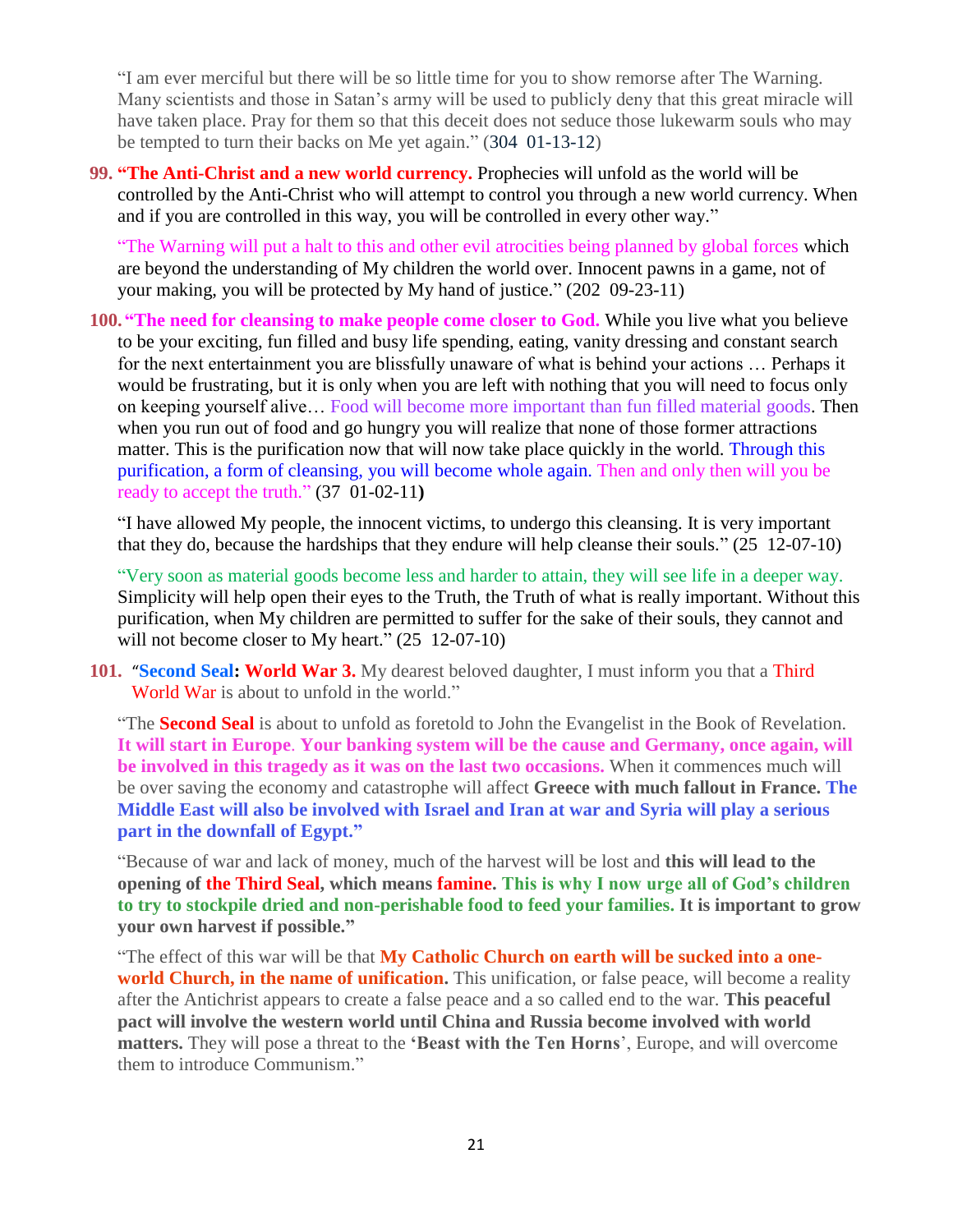"The **'Red Dragon', China**, already gains a strong foothold in the world because of their control of the world's finances. The Red Dragon and **"The Bear" which is Russia** do not love God. **They are being led by the Antichrist who is from the East and who hides behind closed doors."**

"Please recite **Crusade Prayer (54)** as it will help dilute the impact of these events." **(See the**  *Crusade Prayers Book***).** (423 05-16-12)

### **The Three Days of Darkness and the Great Chastisement**

**102.** "If it were not for My light, which fills each soul including sinners, the world would cease to exist. **It is My light which keeps the world alive.** Just before I return **My light will disappear**  in the world **for a period of three days."**

"This will happen at the very end and must not be confused with The Warning."

"It will be during these three days that **there will weeping and gnashing of teeth**, and **people will scramble looking for My light** even though they rejected Me. My followers must not fear these three days for, while you may not be aware of My presence, I will be with you." (369 03- 18-12)

**103.** "[God the Father: Very few of you will reject the new one-world Church and so My Intervention](http://www.thewarningsecondcoming.com/god-the-father-very-few-of-you-will-reject-the-new-one-world-church-and-so-my-intervention-will-be-swift/)  [will be swift.](http://www.thewarningsecondcoming.com/god-the-father-very-few-of-you-will-reject-the-new-one-world-church-and-so-my-intervention-will-be-swift/) Just as My Son rose from the dead on the third day, so too will He reveal Himself on the third day, after three days of darkness, at His Second Coming. I desire that you be aware of these three days of darkness, so that you do not fear them. Holy candles will provide the only light permitted by Me, to allow those who love Me to see and to await, with joy, My Son's Arrival."

"Be not afraid of My Love for you or the Power that I wield, as it is for your own good that I permit all events to take place in the days leading up to the Great Day. I permit My enemies to roam the Earth. I permit the destroyers to deceive man, for this is how I will test the faith of those who have been blessed with the Truth. But know this. Those who betray the Word of God will be cast out into the wilderness. Those who strike out and punish My sacred servants, who love My Son, will be punished harshly. I will permit the weak and those who are easily led to be deceived, so that they will – when My Prophecies, given to you, My daughter, come to pass – repent and seek Me out … I ask that you ask Me, your Eternal Father, to show Mercy to all who try to interfere with My Hand, My Generosity, My Power and My Divinity, through this special **Crusade Prayer (147)** *God the Father, show Mercy on those who deny Your Son*. (See the Crusade Prayer Booklet)." (1,099 04-20-14)

- **104.** "[The sky will be darkened for three days, immediately before I return.](http://www.thewarningsecondcoming.com/the-sky-will-be-darkened-for-three-days-immediately-before-i-return/)" (1,120 05-13-14)
- **105.** "The Great Chastisement. When this, The Great Warning, takes place, you will be given a chance to change your lives for the better. When the truth of My existence is revealed, then conversion will be widespread. Then, and only then, after The Warning takes place will the world be given a chance to withstand the great chastisement which will follow **if sinners do not repent in their multitudes**. For then the **hand of My Father will fall everywhere** on those who refuse to hear the truth – those who turn their back on love, love for Me and your brothers and sisters… A great chastisement, the likes of which **has not been witnessed since the time of Noah,** will be unleashed by God, the Eternal Father." (118 06-20-11)

### **The Second Coming of Our Lord Jesus Christ**

**106.** "Then, after the three days **I will return to earth exactly the way in which I ascended into Heaven**. **I will come in the clouds surrounded by all the Angels and Saints in Heaven in great glory. This will be the day I come to Judge.** I will divide My people into those who love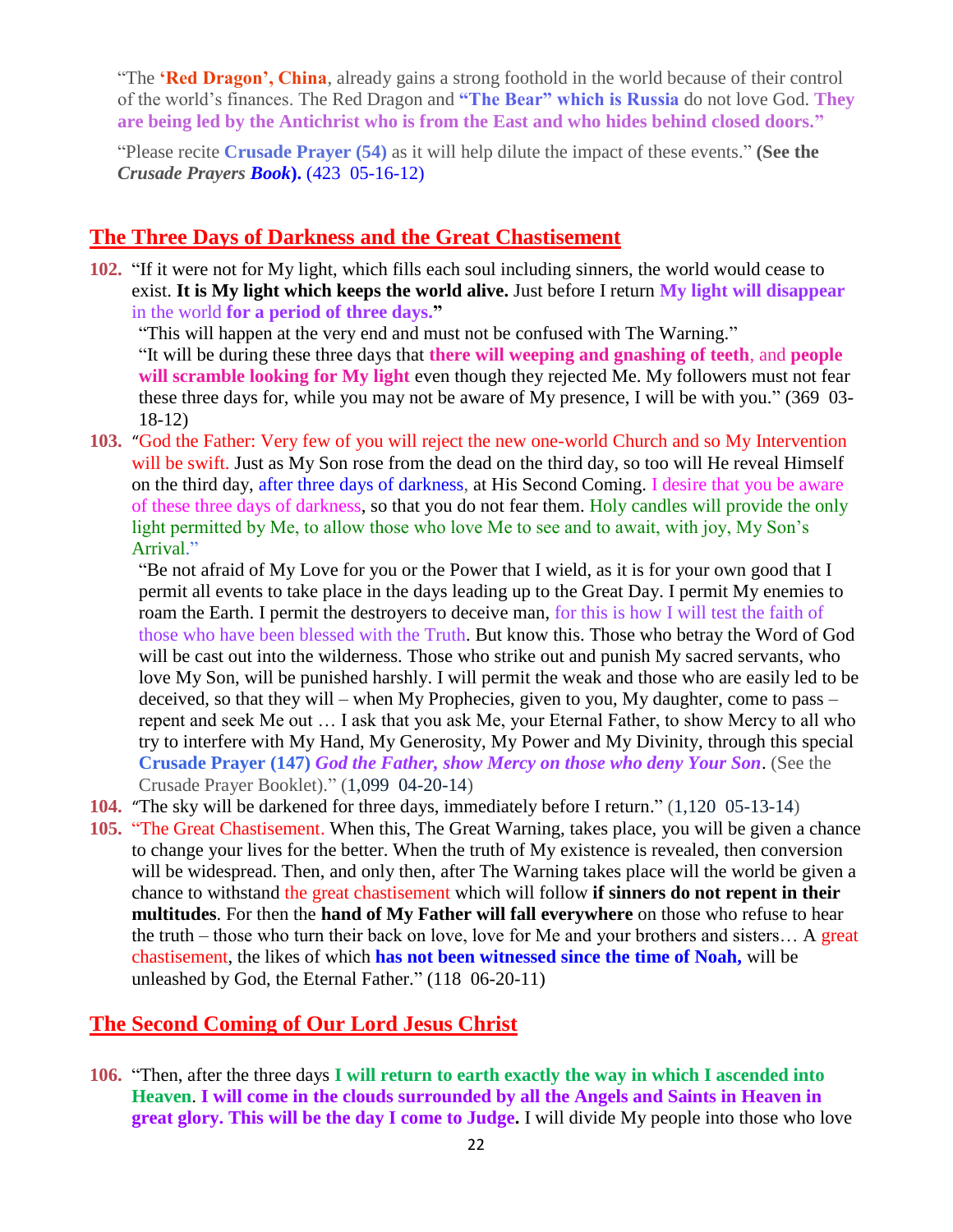Me and those who hate Me. Those who rejected Me and paid homage to all things evil will be banished in the eternal fires of Hell. The rest will come and live with Me in Paradise along with the resurrected righteous." (369 03-18-12)

- **107.** "Only those who remain loyal to Me can retain My Flame and when the Light of My Church on Earth is reduced to but just a faint glimmer – then the final call will be heard from Heaven. On that day I will gather the Living. The remainder will be left with the enemies of God to whom they gave their allegiance. No joy will they experience after that." (968 11-19-13)
- **108.** "My Resurrection will be truly evident at My Second Coming, for then all those souls, who died in Me and for Me, will also be raised from the dead and be given Eternal Life. They will rise in body and soul, in perfect union with the Will of God and they will live in My New Kingdom, when the old Earth and the Heavens will disappear and a New World will arise. My New Paradise will become the World without end – as foretold. All those who love God and who accept My Hand of Mercy will enter My Glorious Kingdom." (1,097 04-17-14)
- **109. "Mother of Salvation: Then, when the Great Day dawns and after the three terrible days of darkness are over, a great Light will appear over the Earth. This Light will surround my Son and the sun, which will be at its greatest strength, will descend over the world – both at the same time.** Not one person will fail to witness this supernatural spectacle. The roar of the announcement will be heard by all through every form of communication known to man. Therefore, all will anticipate a great event, but they will not know the time, the hour or the date. And then those, whose names are listed in the Book of the Living, will be gathered." (1,067 03- 11-14)
- **110.** "It is My greatest joy to witness My beloved followers, who have responded to My Call to recite the Crusade Prayers, which through the Power of the Holy Spirit will salvage billions of souls. I will use the Crusade Prayers to renew and cleanse the souls of humanity, at the same time, as I renew the face of the Earth… I will arrive suddenly to the sound of trumpets and the sweet sound of the Choir of Angels. The sky will be darkened for three days, immediately before I return. Then it will be alight in a multitude of colors, never seen by man before. I will be visible to every man, woman and child, of every age, and there will be great shock, but also great excitement… On that Day, you must call out to Me and ask Me to forgive you. Then you too will be gathered into My New Kingdom… On that Day, you, God's children, will join with Me as one in Holy Union with My Father for the beginning of the new world and the Glorious Era promised to you since the beginning."  $(1,120 \t 05-13-14)$
- **111.** "**[Rejoice when the sky explodes for you will know that I am coming.](http://www.thewarningsecondcoming.com/rejoice-when-the-sky-explodes-for-you-will-know-that-i-am-coming/)** The sun will begin to pulsate and spin in the lead up to the world as it is being prepared for The Warning."

"My cross will appear first. They will be shocked but this is being given as a sign so that you can prepare your souls and ask for redemption for the sins you have committed. By doing this you will not suffer during The Warning."

"Pray, pray, pray, My followers everywhere. Rejoice when the sky explodes for you will know that I am truly coming into the world. At last, mankind will not be able to deny Me. My love will radiate in every corner of the world as I try to draw in all souls everywhere." (210 10-02-11)

**112.** "**[My return to save you will be felt in every corner of the world.](http://www.thewarningsecondcoming.com/my-return-to-save-you-will-be-felt-in-every-corner-of-the-world/)** The world is in upheaval caused by the spirit of darkness. You are surrounded with all the evidence of what the evil of sin can inflict on mankind. In this spirit of darkness will shine the spirit of My divine presence **as I come to save mankind once again."**

"You, My precious children who know the truth, must tell the others how fortunate they are to being given this wonderful divine gift. **My love will strike the earth in a manner where you**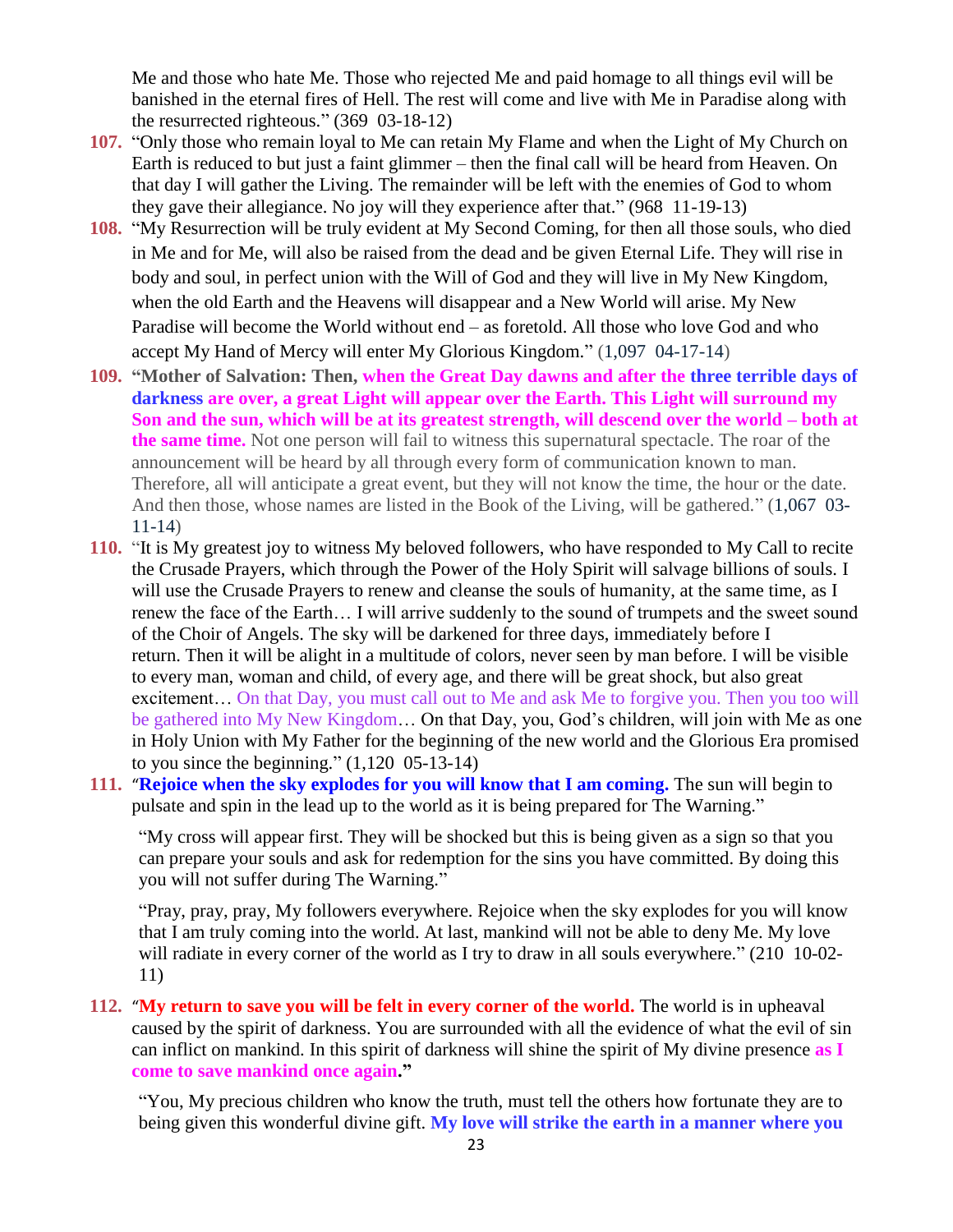**will drop down in humility and on bended knees weep with sorrow** for the grievance you have caused to offend My Eternal Father."

**"I come again to give you the life you need** to enable you once again to raise your eyes in adoration and praise to the glory of God the Father and thank Him for the justice he now shows to His precious but lost children."

"I, Jesus Christ, now prepare to allow you bear witness to the truth of mercy for every soul including hardened sinners and non-believers everywhere."

**"The proof of My existence and that of God the Father will be revealed** in all its heavenly glory to every man, woman and child." (224 10-17-11)

**113.** "**[Prepare the world for the arrival of My Beloved Son Jesus Christ.](http://www.thewarningsecondcoming.com/god-the-father-prepare-the-world-for-the-arrival-of-my-beloved-son-jesus-christ/)** My daughter, prepare the world for the arrival of My Beloved Son Jesus Christ for He now comes, as foretold, to save mankind once again."

"His arrival will be heralded by the trumpets in Heaven and the choirs of angels who will sing in praise to announce this great event."

"My great gift to mankind is being presented to you in the form of **My dearly beloved Son who is being sent to save you before the Final Judgment**."

"Prepare your souls, for when your sins are revealed to you I command you to fall in humility at the feet of My Son and beg for mercy. You must ask Him to forgive you and you must accept the punishment required to cleanse your souls."

"His mercy is so great that sin, no matter how grievous, can be forgiven if true remorse is shown. Humility is required of all of you so that you will be worthy to enter the new Glorious Era of Peace on earth the time of which is very close. Only those souls who truly repent and show true allegiance to My beloved Son will be fit to enter the gates. For you must be free of sin to enter this wonderful New Paradise on Earth." (225 10-19-11)

#### **114. [My Promise to come again will be fulfilled in the lifetime of this generation.](http://www.thewarningsecondcoming.com/you-are-about-to-witness-the-greatest-deceit-ever-inflicted-upon-the-world-by-satan/)**

Many people in the world, at this time, are oblivious to the prophecies which are contained in the Most Holy Bible, regarding **the Great Day of the Lord.** To prepare for this time, My Father has instructed Me to inform you that the date is set for My Second Coming, but only God, the Eternal Father, knows of this date. Even I, His only-begotten Son, have no knowledge of this date – only that it will be soon… I will salvage the weak, the fearful, the remorseful, the heretics, the heathen, the liars, the thieves, the murderers – all sinners. Not one of you is exempt from My Mercy. I love all of you. (1,108 05-01-14)

**115.** "**[God the Father: My Son is being sent to claim his rightful Throne.](http://www.thewarningsecondcoming.com/god-the-father-my-son-is-being-sent-to-claim-his-rightful-throne-2/)** My daughter, just as I sent a Savior into the world the first time to save humanity **I am now ready to send My Son, Jesus the Redeemer of mankind**, once again to salvage those souls who could not be otherwise saved."

"When I realized that the only way to redeem mankind was to send a Savior **I knew I could not expect any prophet or chosen soul to suffer such a sacrifice**. I decided through the second person of My Divinity that I would send a Son to save humanity. This was the only effective way to foil the plans of Satan; such was my love for My children."

"Now that The Warning approaches I am also preparing the World, through these Holy messages, to welcome My Son for the Second Time."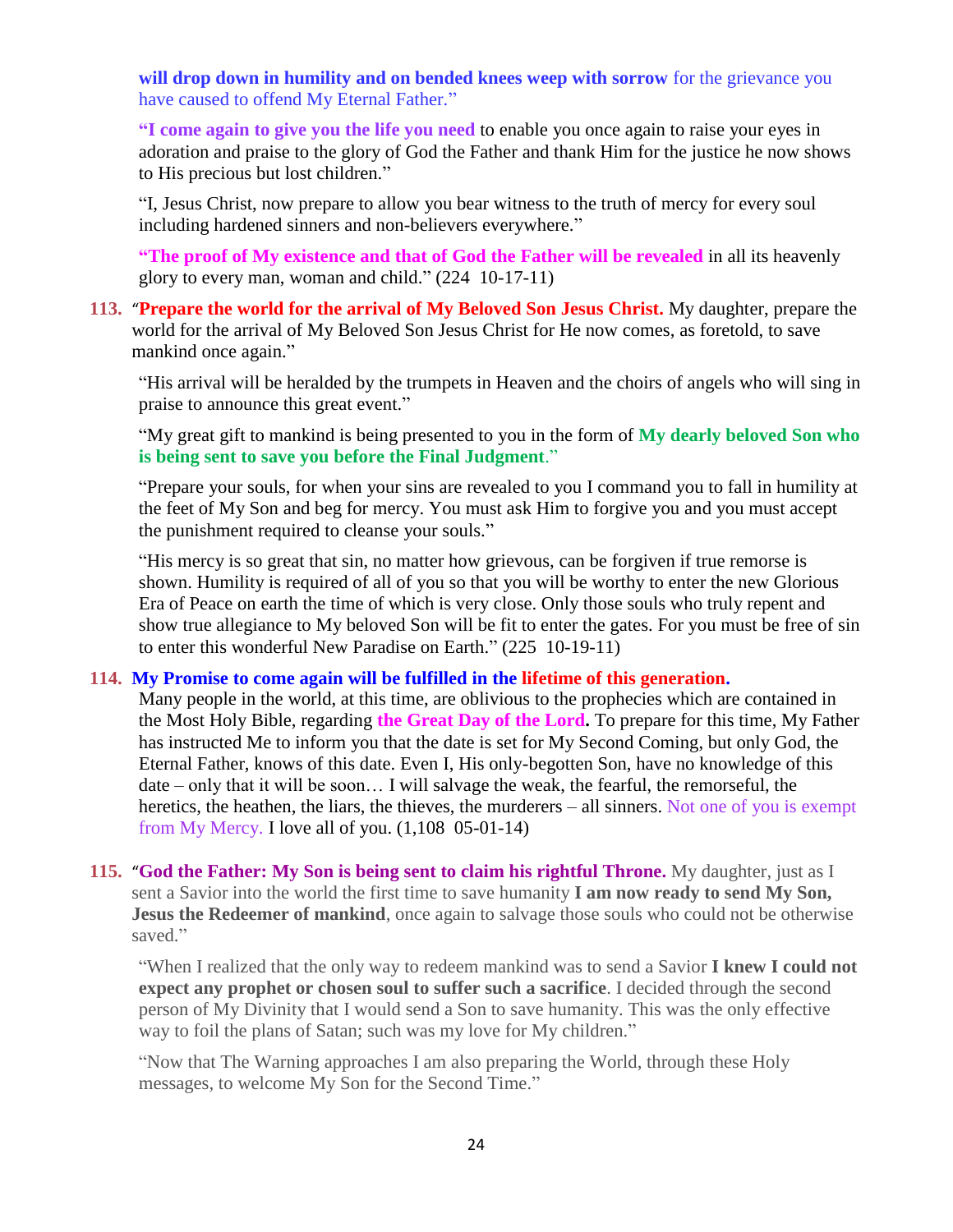**"The Second Coming of My beloved Son is close, children**. He is being sent to claim his rightful throne when He will reign as King of Mankind."

"This glorious event will be spectacular and is **the final part of the plan to save the Human Race** from the evil that exists in your world. Satan will be cast away shortly. His followers and those wicked of heart will be shocked and dismayed. They will be expected to make a choice at that stage. Drop down and plead for mercy and be saved. Or refuse the great gift which will be presented to them." (278 12-24-11)

**116. [That will be the Greatest Day since God created Adam and Eve.](http://www.thewarningsecondcoming.com/that-will-be-the-greatest-day-since-god-created-adam-and-eve/)** My Time is very near and because of this, it is important that every single person in the world prepares, as if they were to be taken from this life at any moment. Do not ignore My Call, for those who fail to prepare for the Great Day will be left in great anguish. On the Day of My Second Coming, which will be preceded by The Warning, where I will prove to the world Who **I Am**, you must be ready**.** I come for all of you to take you into the exquisite new and glorious Paradise. I do not desire to exclude anyone. Each of you is a cherished child of God… I will lift you all, in an instant, in the blink of an eye, into My New Kingdom. And then will commence the beginning of the end**.** Those souls who idolized the Beast and who gave themselves over in body, mind and soul to Satan, and who became his willing agents, will have nowhere to turn, nowhere to hide and they will be left without any help, for Satan will have forsaken them. For by then, Satan will be cast into the abyss and his power will cease completely at that point. To those souls, I say this. Even at that stage I will show you Mercy. You must call out to Me and say**:** *"Jesus, help me. Jesus, forgive me for all my sins,"* and I will lift you, too, into My New Paradise**…** I will save every soul who calls on Me just before the skies close; the mountains collapse and the sea floods the Earth and then the Heavens will disappear along with the old Earth. Up will rise My New Paradise, the New Heaven and Earth, just as it was created for Adam and Eve, and all will rejoice… My Mercy is so Great that even those who have sold their souls to the devil will be saved, if they so desire, by calling out to Me on the Final Day**.** (1,143 06-13-14)

### **The New Paradise on Earth (The New Heaven and the New Earth are one)**

- **117.** "Three stages before entering the new Paradise on Earth. **The first stage is purification**. This will mean disruptions, climate changes, upheavals and a terrible apostasy, which will sweep the Earth. These will all take place at the same time. **Then, My Church will fall and only the Remnant will hold on to the Truth** and bear witness to My Holy Word. I will gather people from every corner of the world – every Christian faith, first. **Then I will draw others to Me**. **Finally, the Jews will be shown the proof of My Father's Covenant** and they will be brought into the Kingdom of God, as foretold." (1,040 02-11-14)
- **118.** "[Once the Heavens and Earth become one, there will be no Purgatory.](http://www.thewarningsecondcoming.com/once-the-heavens-and-earth-become-one-there-will-be-no-purgatory/)" (929 10-12-13)
- **119.** "[Billions of people will enjoy a life of eternal glory in the Presence of God.](http://www.thewarningsecondcoming.com/billions-of-people-will-enjoy-a-life-of-eternal-glory-in-the-presence-of-god/) **By this great Act of Mercy, I bring great news of the glorious Promise, when My Second Coming – to follow soon after The Warning – will complete God's Plan for His children.** Heaven, Hell and Purgatory exist. On the final day, there will only exist two entities **– the New Paradise** when Heaven and Earth become one and the abyss that is **Hell**." (971 11-24-13)
- **120.** "There will be no Heaven, no Purgatory and no Earth there will only exist two entities. **My Kingdom** – where life will never end, for those who allow Me to gather them into My Heart **and Hell** for those who won't turn to Me." (1,100 04-21-14)
- **121.** "**[Know that the 1,000 years referred to in the Book of Revelation means just that.](http://www.thewarningsecondcoming.com/know-that-the-1000-years-referred-to-in-the-book-of-revelation-means-just-that/)**  Everything contained within the Holy Bible comes from My Eternal Father who has sanctioned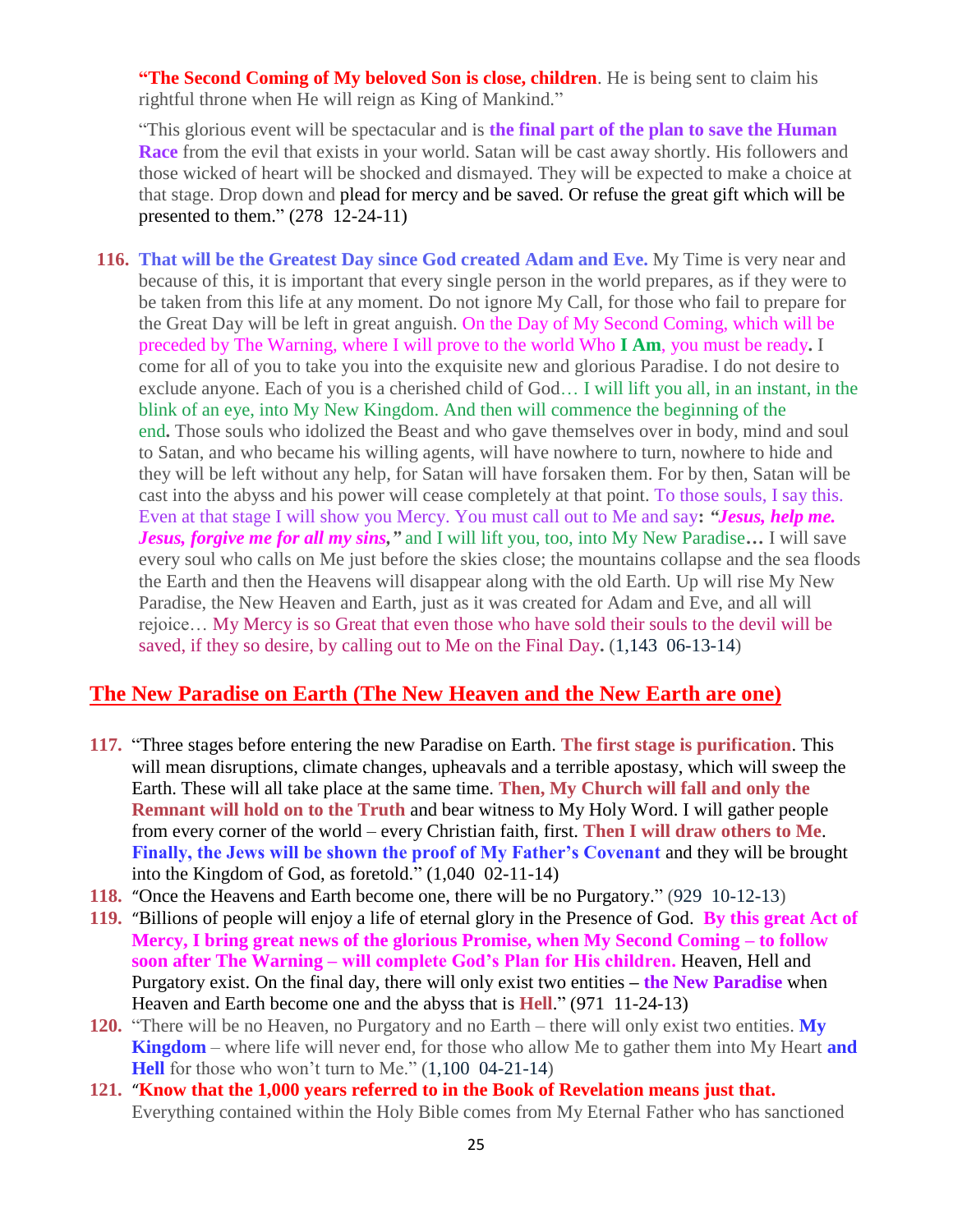every single word through His anointed ones. Believe that the Holy Word of God is contained in My Father's Book, not one word a lie." **(**437 05-28-12**)**

**122. "Oh how wonderful is this glorious New Kingdom of Mine.** If you could only see it, not one amongst you would ever utter another word against Me. **This will be your new home, the place where you and your family will enjoy eternal ecstasy, peace, love and joy, mingling with all that is created by My Father for your happiness.** Think of it as a new dwelling, similar to the way in which the Earth was created, only this New Heaven and New Earth will have no sea. . The only water necessary for the survival of God's children will come from the Tree of Life, where all life will be sustained."

"Every need will be catered for and love will abound so that no discontent of any kind will exist. Laughter, love, joy, color, and fine things, which no man has ever seen during his time on Earth, will be plentiful. Happiness, which is beyond your grasp on Earth, will be a Gift to each of you who is given the key to My Kingdom."

"The life ahead of you is adorned with great Gifts and you will remain in a constant state of peace with love for Me. I will reign in union with all God's children and not one of you will want for anything, so great is My Love. This is the only life you must strive for, as no other life will exist after the Great Day when I come for you." (784 05-10-13)

**123.** "Satan will be bound during My Reign and will no longer deceive God's children. This Reign, will not be a symbolic one, but where the Tree of Life will breathe Love and Peace so that all those who are blessed to enjoy My New Paradise will not suffer death even when Satan will be released, albeit for a short time, at the end of this period." (641 12 -19-12)

### **124.** "**[New Paradise: You will be made of a pure body, incorruptible, free from disease, physical](http://www.thewarningsecondcoming.com/new-paradise-you-will-be-made-of-a-pure-body-incorruptible-free-from-disease-physical-death-and-ageing/)  [death and ageing.](http://www.thewarningsecondcoming.com/new-paradise-you-will-be-made-of-a-pure-body-incorruptible-free-from-disease-physical-death-and-ageing/) You will be made of a pure body, incorruptible, free from disease, physical death and ageing… You all will have your own dwelling with grass, trees, mountains, rivers, streams and flowers surrounding you in all their glorious beauty."**

"Animals will be tame and live in peace and in harmony with all of God's children**.** You see your children marry, have children and the miracle of families, risen from the dead, will be witnessed by all. You will be reunited with your loves ones who passed away in this life and went to Heaven. You will have nations, twelve in total, all signified by the twelve stars in the crown on My Mother's Immaculate head, all of which will be governed by Me with My Apostles and Prophets. This is My Kingdom, promised by My Father since He created Paradise on Earth. Anyone who rejects it will perish." (466 06-26-12)

#### **125. [There will be different levels in the New Paradise of 12 nations.](http://www.thewarningsecondcoming.com/there-will-be-different-levels-in-the-new-paradise-of-12-nations/)** You will live with your entire family, those who have died in a state of grace, and those who will form My remnant army on earth. Your body will be purified and re-created into a state of perfection, based on the age in which you accepted the Love of God. You will live in love and peace with your loved ones and your neighbors. None of you will want for anything.

There will be different levels in the New Paradise of 12 nations. At the bottom level there will be towns and villages, all working in a well of peace, love, happiness and contentment. No one will want for anything. I will be their King, their Master, and I will reign among them, in Mystical Union. Then there will be the higher levels. They will keep all nations together, in union with My Teachings, and all men will mingle in complete harmony with each other, and with the beasts of the earth, both large and small. All will survive by eating from the Tree of Life. No one will lack nourishment. Then there will be the governments of the nations. They will ensure that all will be in accordance with My Teachings. My governments will be ruled by My Saints and Apostles.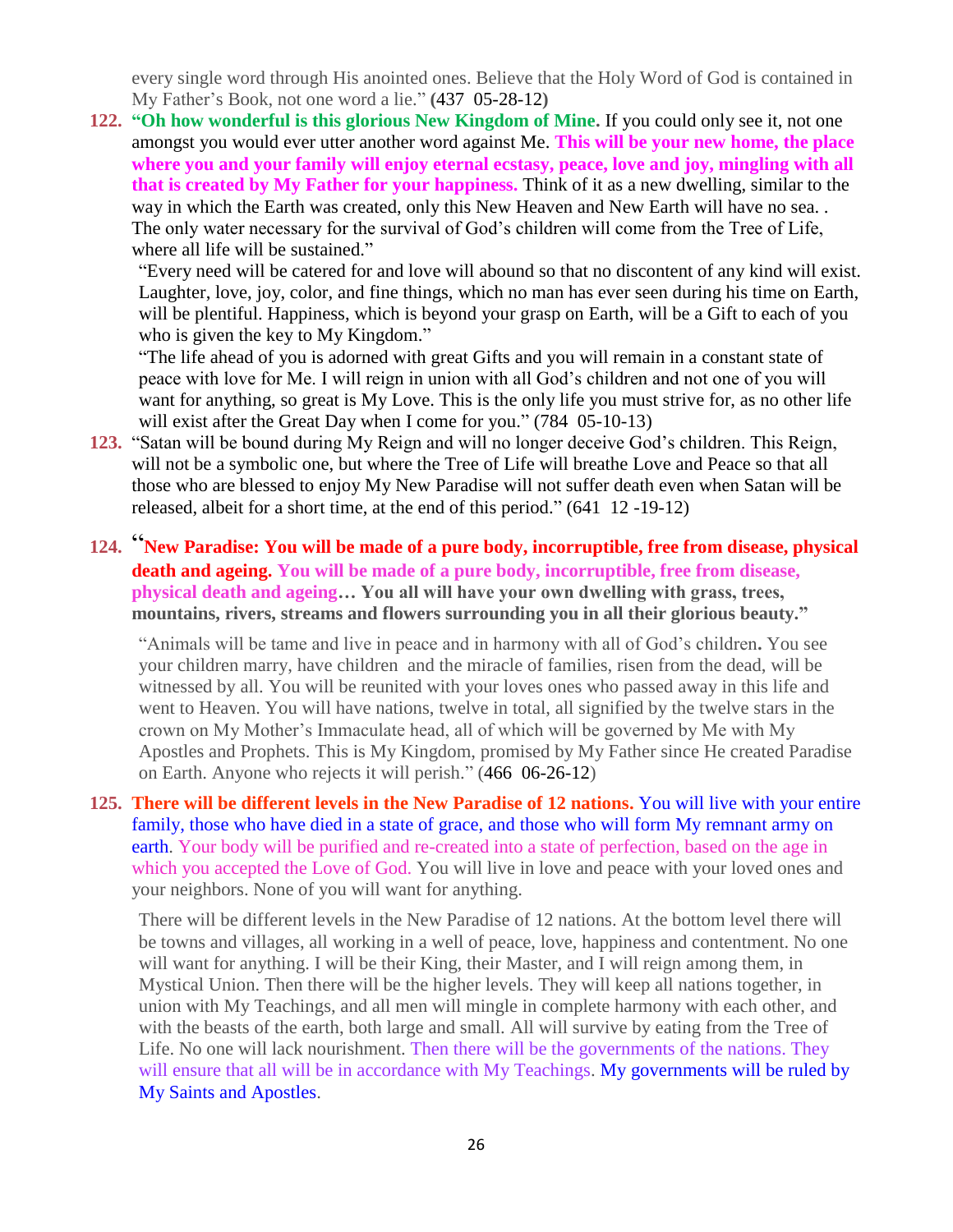This will continue until the very end, when the second resurrection of the dead will take place, for the final confrontation. Satan will be released, along with his demons, for a short period. Then all evil will be destroyed. My Mercy will, finally, be presented to the world, in the New Heavens and the New Earth combined. (574 10-12-12)

### **126.** "**[God the Father: I reveal My future plans for the New Heavens and the New Earth.](http://www.thewarningsecondcoming.com/god-the-father-i-reveal-my-future-plans-for-the-new-heavens-and-the-new-earth/)** When they merge into one glorious Paradise there will be twelve nations. These nations will consist of some nations in the world who have shown allegiance to Me, God the Father, My Son Jesus Christ and the Mother of God, Queen of Heaven. Those scattered will be brought together to join those other nations as one, united as one Holy Family. **My Twelve nations are signified in the twelve stars on the woman in the Book of Revelation."**

"The woman is the Mother of God and she wears the twelve stars to signify two things. The twelve apostles helped My Son to set up His Church on Earth. The twelve specially chosen nations will form the one true Apostolic Church on the New Earth when Heaven and Earth merge as one in My New Glorious Paradise. Its beauty and splendor is beyond your human capacity to envisage." **(**(467 06-27-12)

**127.** "[Heaven and earth will become one. One won't exist without the other.](http://www.thewarningsecondcoming.com/heaven-and-earth-will-become-one-one-wont-exist-without-the-other/) No man, because of the limitations of human understanding, can know of **My plans for the gathering of My twelve nations on earth."**

"So many believe that My Second Coming is the end of the world."

"It may be the end of times as you know it, but it is only the beginning of the glorious future planned by My Eternal Father for all His children. Heaven and earth will become one. One won't exist without the other. The righteous will live in My New Paradise and there will be great abundance in all things." **(**387 04-08-12**)**

- **128. "God the Father : The time has come now for Me to reclaim My Glorious Kingdom.** This New Paradise on Earth is now being planned for all of My children. **It will last 1,000 years on earth** and no one must be excluded for that would break My Heart. My beloved Son, Jesus Christ and the Holy Spirit are trying hard to bring you back into My loving fold so that the Paradise, created in the beginning can, once again, emerge as the greatest gift of all for My children to enjoy… This Paradise will be a place of love, beauty, glory and will be home to all who are pure of heart and soul. It is for every single soul on earth and is the goal that is contained within each and every single soul on earth, **including those who do not realize this." (**123 06-25-11**)**
- **129.** "**[Those who are loyal to Me will be taken, in the blink of an eye, without suffering into the](http://www.thewarningsecondcoming.com/those-who-are-loyal-to-me-will-be-taken-in-the-blink-of-an-eye-without-suffering-into-the-new-heaven-and-earth/)  [New Heaven and Earth.](http://www.thewarningsecondcoming.com/those-who-are-loyal-to-me-will-be-taken-in-the-blink-of-an-eye-without-suffering-into-the-new-heaven-and-earth/)** My Era of Peace will be a new earth where twelve nations will rule under My Guidance… You will live in peace, love and harmony. The natural surroundings you see on the earth today will pale into insignificance when compared with the world which lies ahead… You will be reunited with your loved ones who died in a state of grace and who will be resurrected from the dead." (404 04-26-12)
- **130.** "[Those who survive at the end time will not die a physical death.](http://www.thewarningsecondcoming.com/those-who-survive-at-the-end-time-will-not-die-a-physical-death/) In my New Paradise they will become perfect immortal bodies. Those on the earth will become immortal at the Second Coming in the blink of an eye."

#### **"Death will no longer matter, for it will not exist."**

"Those, who resist Me will pull away from My protection. They will soon find that their lives of corruption will take them over, slowly at first. Then they will block Me out, and become a slave to lies. When you keep in their company, you, too will be attacked. You must keep away from those who are pagans and pray for them. If you do not keep away, you will be seduced, by lies and unclean spirits." (577 10-15-12)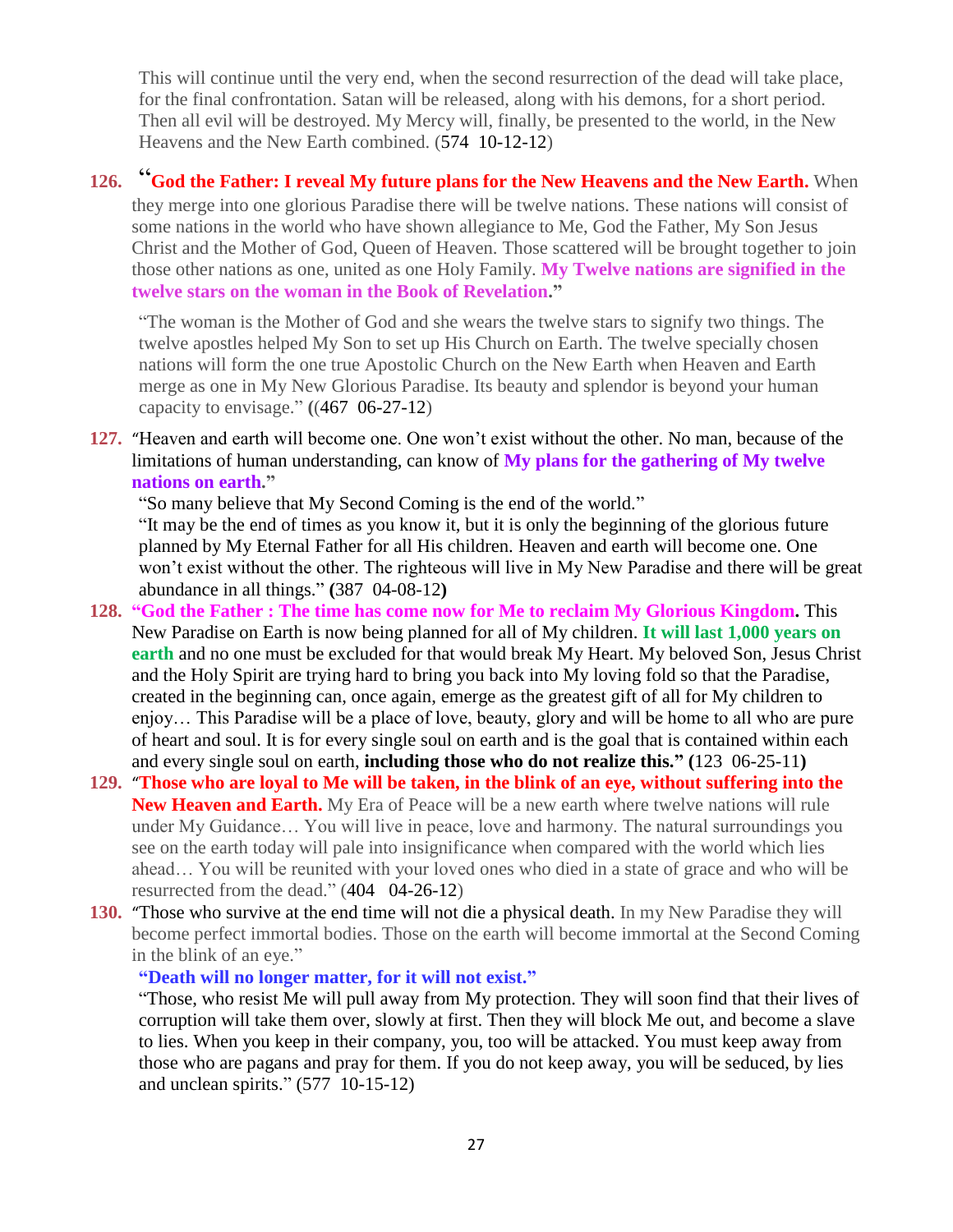**131.** "[New Paradise: You will be made of a pure body, incorruptible, free from](http://www.thewarningsecondcoming.com/new-paradise-you-will-be-made-of-a-pure-body-incorruptible-free-from-disease-physical-death-and-ageing/) disease, physical [death and ageing.](http://www.thewarningsecondcoming.com/new-paradise-you-will-be-made-of-a-pure-body-incorruptible-free-from-disease-physical-death-and-ageing/) … You all will have your own dwelling with grass, trees, mountains, rivers, streams and flowers surrounding you in all their glorious beauty."

**"Animals will be tame and live in peace and in harmony with all of God's children. You see your children marry, have children and the miracle of families, risen from the dead, will be witnessed by all. You will be reunited with your loves ones who passed away in this life and went to Heaven. You will have nations, twelve in total,** all signified by the twelve stars in the crown on My Mother's Immaculate head, all of which will be governed by Me with My Apostles and Prophets**.** This is My Kingdom, promised by My Father since He created Paradise on Earth. Anyone who rejects it will perish." (466 06-26-12)

- **132.** "[And then, just as they will have forgotten Me, My Church will rise from the dead, just as I did.](http://www.thewarningsecondcoming.com/and-then-just-as-they-will-have-forgotten-me-my-church-will-rise-from-the-dead-just-as-i-did/) Sin, introduced to Adam and Eve by the Beast, will cease to exist. My Mercy will defeat it. And just as sin destroys the body, My Light will bring to humanity Eternal Life. Death, disease, old age, will no longer exist in My New Paradise. My chosen children – billions of them – will have a perfect body and soul, in union with the Divine Will of My Father." (793 05-19-13)
- **133.** "**[Great rejoicing will take place everywhere. This will last 100 days.](http://www.thewarningsecondcoming.com/great-rejoicing-will-take-place-everywhere-this-will-last-100-days-2/)" "I call out to Jews, Muslims and Christians, as well as every other creed, to listen to Me now. Not one of you will be untouched by the wickedness of the Antichrist. But if you prepare now, you will become immune to the suffering which he will inflict on the world, by taking the Seal of the Living God and keeping it in your homes."**

**"Those of you who come to Me willingly, without any conditions, with humility and love, will not experience the pain of physical death. Instead, you will, in the blink of an eye, find yourself in your new surroundings. This will shock you at first and you will look around you quickly to find your loved ones. I will save so many souls that you will be with your families, including those who you love, who are already with Me in Heaven and those I will release from the fires of Purgatory."**

"Great rejoicing will take place everywhere. This will last 100 days. **My New Paradise will have only one religion, the New Jerusalem, where I will be adored, daily. All will be in union with the Holy Will of My Father. There will be twelve nations, but only one language, for I will not permit division."**

"I will appoint leaders and in each nation there will be no shortage of food, water, homes or life. There will be no death, because I will give all those who enter, Eternal Life. All nations will work together to spread the Word of God, and happiness, which is impossible to attain on Earth today, will be one of the greatest Gifts I will present to you. You will be very much loved and you will love Me, just as I love you."

"Many of you will meet generations of your families, going back centuries. Generations will continue and so you will see your sons and daughters marry and produce perfect children of God – each blessed with great Graces. **There will be appointed, a Head of My Church and his name is Peter, for I promised that he would form My Church on Earth. And so, in the New Paradise he will head up My Church." (**889 08-30-13**)**

**134.** "**[There will be no death. No illness. No sin in the New Paradise.](http://www.thewarningsecondcoming.com/there-will-be-no-death-no-illness-no-sin-in-the-new-paradise/)** My chosen generation will be with Me for eternity. **This Paradise will offer 1,000 years of peace, love and harmony.** After this period **the second resurrection of the dead will take place.** Only then can eternal life be offered to all souls with the light of God shining through them… Let no man misunderstand. You, children of this generation, will be given the gift of living in the Paradise, even more beautiful than that prepared for Adam and Eve… Pray for those who, through sin and